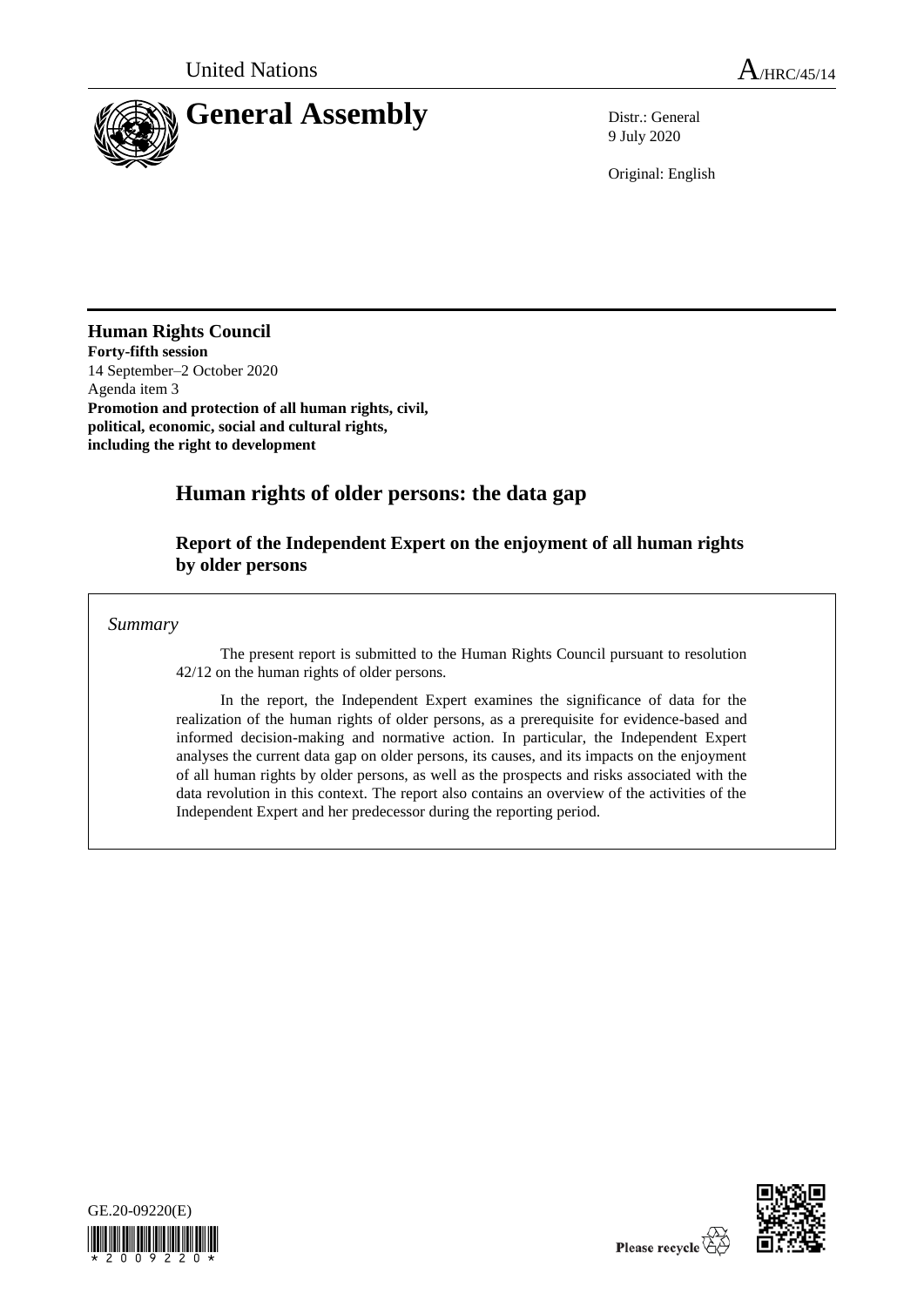# Contents

|                |    |  | Page           |
|----------------|----|--|----------------|
| $\mathbf{I}$ . |    |  | $\overline{3}$ |
| П.             |    |  | 3              |
| Ш.             |    |  | 6              |
|                | A. |  | 6              |
|                | В. |  | $\tau$         |
|                |    |  | 10             |
|                | D. |  | 11             |
|                | Е. |  | 13             |
| $IV_{-}$       |    |  | 17             |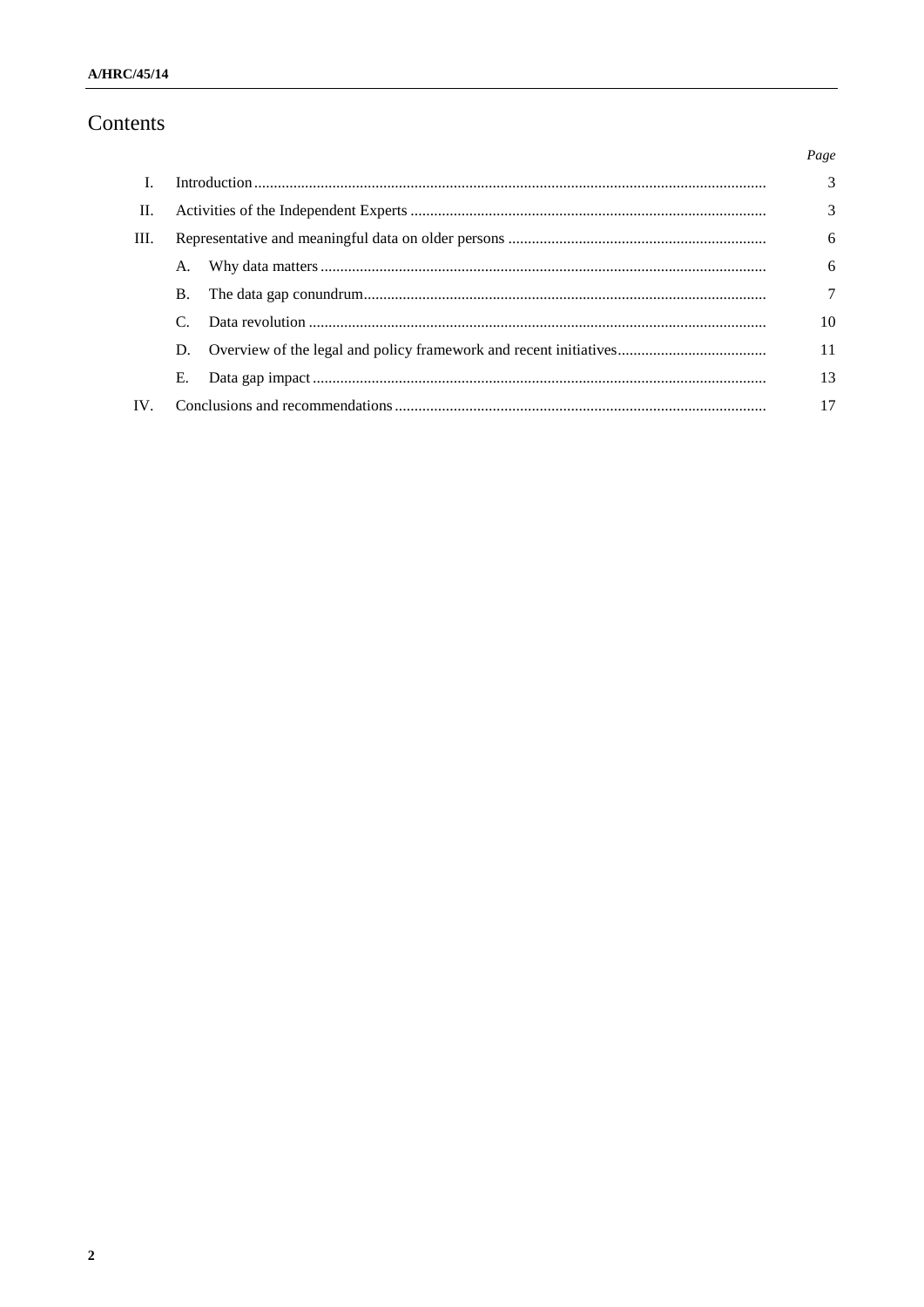## **I. Introduction**

The present report is submitted to the Human Rights Council pursuant to resolution 42/12 on the human rights of older persons. In the report, the Independent Expert on the enjoyment of all human rights by older persons examines the significance of data for the realization of the human rights of older persons, as a prerequisite for evidence-based and informed decision-making and normative action. In particular, the Independent Expert analyses the current data gap on older persons, its causes, and its impact on the enjoyment of all human rights by older persons, as well as the prospects and risks associated with the data revolution in this context.<sup>1</sup> The report also contains an overview of the activities of the Independent Expert and her predecessor during the reporting period.

2. The Independent Expert, Claudia Mahler, assumed her mandate on 1 May 2020. She expresses her deep gratitude to her predecessor, Rosa Kornfeld-Matte, for the path-breaking work that she undertook and for her contribution and substantive analysis towards the present report.

## **II. Activities of the Independent Experts**

3. During the reporting period, the former Independent Expert, Rosa Kornfeld-Matte, visited China from 25 November to 3 December 2019 (see A/HRC/45/14/Add.1) and New Zealand from 2 to 12 March 2020 (see A/HRC/45/14/Add.2). Ms. Kornfeld-Matte expressed her appreciation to the Governments of those countries for their cooperation before, during and after her visits, and for the fruitful and constructive dialogue.

4. On the margins of the forty-second session of the Human Rights Council, on 13 September 2019, the Independent Expert convened a participatory panel discussion with representatives from States, international organizations, United Nations agencies and civil society, entitled "Context gaps and the human rights imperative for older persons in and beyond humanitarian emergencies". The event was organized together with representatives of Argentina, Chile, the United Nations High Commissioner for Refugees, and HelpAge, and with the support of the Group of Friends on the Human Rights of Older Persons.<sup>2</sup> It enabled an in-depth dialogue on the findings of the Independent Expert's report on the human rights of older persons in emergency situations (A/HRC/42/43), during which the Independent Expert stressed the imperative need for a human rights-based approach to ageing. She noted that this entailed active measures against ageism, and reconceptualizing the way in which societies viewed older persons. It was essential to portray older persons as active contributors to society rather than as passive receivers of care and assistance or an impending burden on welfare systems. Participants also exchanged views on the achievements made since the mandate was established in 2013, as well as on common challenges. In this context, the Independent Expert reaffirmed the importance of preserving the cross-regional commitment towards overcoming remaining divergences of view on how to strengthen the protection of the human rights of older persons.

5. On 24 September 2019, the Independent Expert, together with the Office of the United Nations High Commissioner for Refugees and HelpAge, held a panel discussion on

<sup>&</sup>lt;sup>1</sup> See www.undatarevolution.org/data-revolution/#nav-mobile. The need for a "data revolution" was first expressed by the High-level Panel of Eminent Persons on the Post-2015 Development Agenda, appointed by the then Secretary-General of the United Nations, Ban Ki-moon, to advise on the global development agenda after the Millennium Development Goals. The report of the high-level panel was quite brief, leaving quite a lot of room for interpretation: "Better data and statistics will help governments track progress and make sure their decisions are evidence-based; they can also strengthen accountability. This is not just about governments. International agencies, civil society organizations and the private sector should be involved." Moreover, "a true data revolution would draw on existing and new sources of data to fully integrate statistics into decision-making, promote open access to, and use of, data, and ensure increased support for statistical systems." *A New Global Partnership: Eradicate Poverty and Transform Economies through Sustainable Development: The Report of the High-level Panel of Eminent Persons on the Post-2015 Development Agenda*, p. 23 ff.

<sup>2</sup> Widely known informally as GoF-HROP.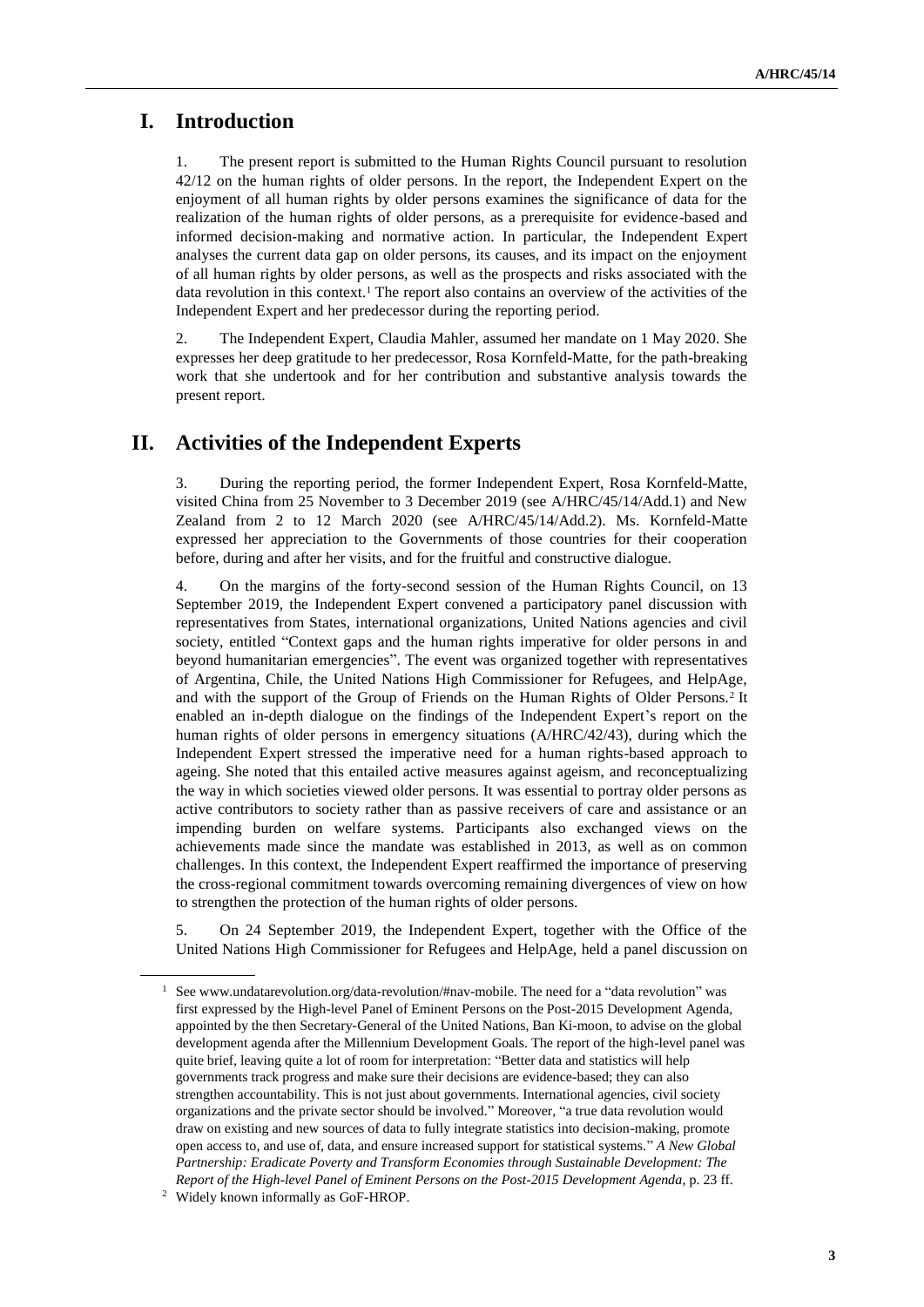older persons in situations of forced displacement. The Independent Expert's annual report on older persons in emergency situations (A/HRC/42/43), which highlighted specific obstacles to the enjoyment of human rights by older persons in these contexts, served as a basis for the discussions. The panellists agreed that in situations of forced displacement, whether conflict- or climate-induced, older persons faced a heightened risk of violence, exploitation and abuse, exacerbated by additional barriers in gaining access to humanitarian assistance and basic services. The discussants stressed that older refugees and displaced persons, in spite of being disproportionately affected, had a substantial capacity to contribute to responses and solution pathways, especially when their right to participation was being upheld.

6. Pursuant to General Assembly resolution 72/144, on 1 October 2019 the Independent Expert addressed and engaged in an interactive dialogue with the Assembly under the prescribed agenda item of "social development". She welcomed on this occasion the particular opportunity to address the Third Committee on the International Day of Older Persons, since older persons continued to remain invisible, both figuratively and in policymaking. Her presentation focused on older persons in emergency situations, an issue that she considers to be of crucial importance if existing protection gaps are to be addressed effectively. She shared her main findings and made recommendations on the issue aimed at assisting States and other stakeholders in designing and implementing appropriate and effective frameworks to ensure the promotion and protection of the rights of older persons.

7. In her statement marking the thirtieth International Day of Older Persons, on 1 October 2019, the Independent Expert called on everyone to stand up for older persons' rights. She stressed that older persons – unlike women, children, persons with disabilities and migrants or refugees – were not protected by a specific universal human rights instrument, and noted that the absence of a dedicated legal instrument for older persons may also explain the lack of attention to the specific challenges that older men and women faced in the global policy framework, including in the Sustainable Development Goals, which guided the actions of the United Nations on the ground. She emphasized that it was essential for the implementation of the Sustainable Development Goals to be grounded in the international human rights framework in order to ensure the inclusiveness and sustainability of the gains over time.

8. On 30 September and 1 October 2019, the Ministry of Labour and Social Affairs of Czechia convened an international conference on the human rights of older persons, and invited the mandate to participate in the panel discussion on violence, abuse, maltreatment and neglect. The conference brought together some 150 participants around two interactive panel discussions on implementation and regulatory shortcomings. The debate was informed by a compilation of previous reports and recommendations by the mandate.

9. From 5 to 7 November 2019, the mandate holder participated in a workshop entitled "Legal, ethical and social implications of ageing: towards an international legal framework to advance the human rights and health of older persons", the conceptualization of which the mandate had supported substantially. The workshop was organized by the Brocher Foundation in Geneva<sup>3</sup> and brought together an interdisciplinary group of scholars, as well as senior representatives from international organizations, including the World Health Organization (WHO), the Office of the United Nations High Commissioner for Human Rights (OHCHR) and the United Nations Research Institute for Social Development, as well as Geneva-based institutions such as the International Federation of the Red Cross and the NGO Committee on Ageing, to consider comprehensively the question of how to advance questions pertaining to health and human rights and harness synergies in a potential legal instrument on older persons. The Independent Expert's comprehensive report of 2016 (A/HRC/33/44) provided the foundation for a constructive and creative discussion on how to contribute to the implementation of these recommendations. The debate dwelled on regional developments and in-depth case studies on global health law, such as the genesis of the WHO Framework Convention on Tobacco Control and its

<sup>3</sup> Particular appreciation in this context is owed to Stefania Negri, Allyn Taylor, Patricia C. Kuszler, Angus E.M. Wallace and Jamie Behrendt.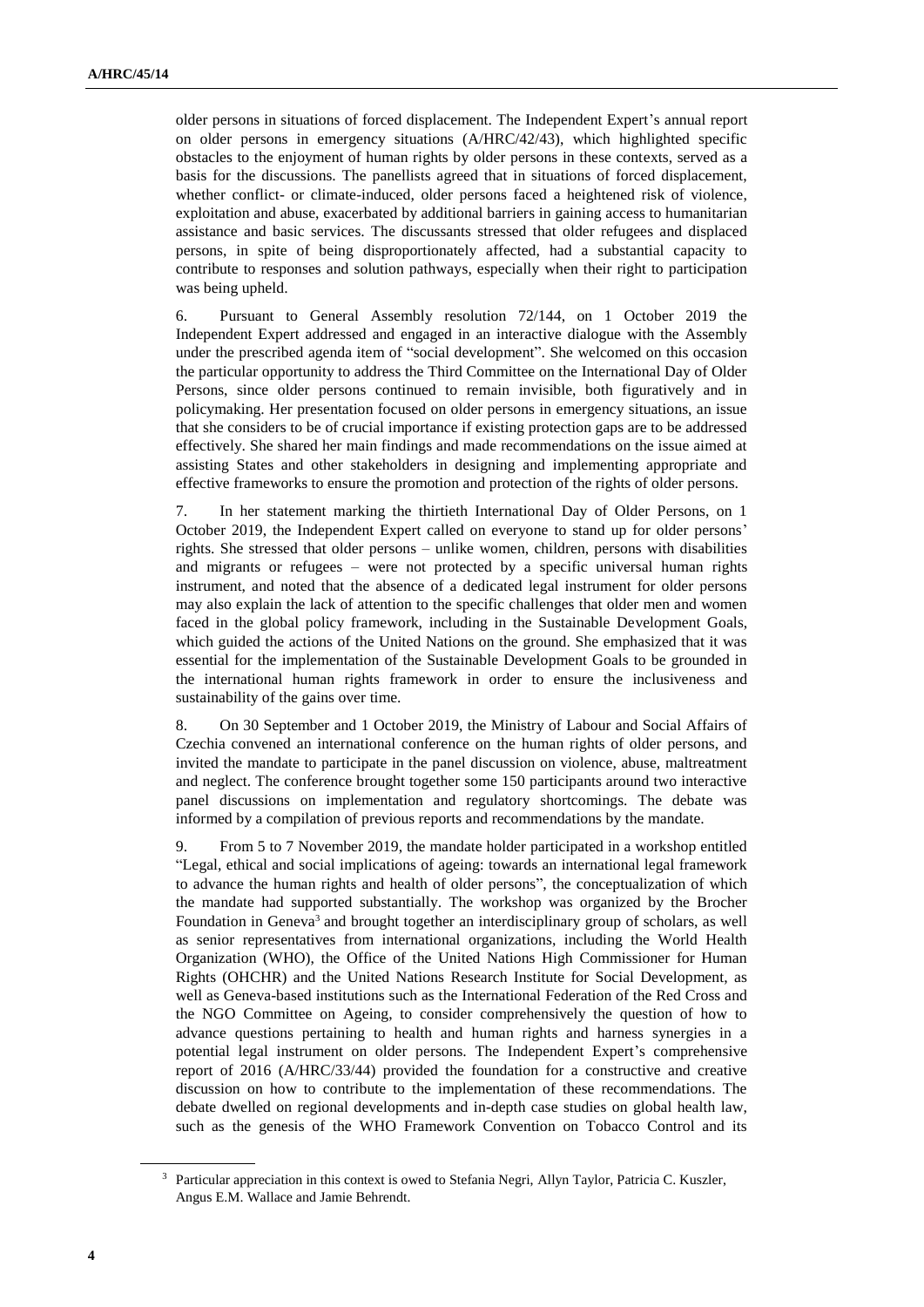implementation and monitoring mechanism, with a view to distilling lessons for the ongoing efforts towards the adoption of global standards. It explored alternative treaty body monitoring mechanisms, seeking to forge consensus as a concrete input into the negotiations at the level of the Open-ended Working Group on Ageing. This also served to prepare a hackathon road map on the human rights of older persons<sup>4</sup> to identify innovative solutions that could be adopted in this regard.

10. On 18 November 2019, the mandate briefed the Intergovernmental Working Group on Ageing of the Economic Commission for Europe on the findings and recommendations with regard to older persons in humanitarian emergency situations. The briefing was part of the Working Group's own discussions on the same topic, and had been convened to inform the Commission's Policy Brief No. 25 on Older Persons in Emergency Situations.<sup>5</sup>

11. On 17 and 18 December 2019, the mandate participated in the first-ever Global Refugee Forum, which was held in Geneva. The engagement provided an opportunity to further disseminate the findings and recommendations in the Independent Expert's report on older persons in emergency situations (A/HRC/42/43) to the expert constituency of the Forum, and also served as a basis for concrete pledges to promote and protect the human rights of forcibly displaced older persons, as part of building more inclusive societies.

12. On 21 January 2020, the mandate holder participated in a webinar meeting with the International Telecommunication Union and the inter-agency group on ageing, which focused on information and communications technologies and older persons. This was an opportunity to further disseminate the mandate's accumulated findings from various analyses and to share specific recommendations on the potential and risks associated with the advancement of digitalization, from a human rights angle.

13. In the context of the coronavirus disease (COVID-19) outbreak, the Independent Expert issued a call to exercise solidarity and better protect older persons. She expressed her deep concerns that decisions around the allocation of scarce medical resources may be made solely on the basis of age, and urged that triage protocols be developed and followed to ensure that such decisions were based on medical needs and the best scientific evidence available. The Independent Expert deplored the deep-rooted ageism that the pandemic had brought to the fore. On 28 April 2020, she issued a joint statement with the Special Envoy of the Secretary-General on Disability and Accessibility, María Soledad Cisternas Reyes, highlighting the disproportionately negative impact of the COVID-19 pandemic on women and girls with disabilities and on older women.

14. In this connection, on 1 May 2020 the Secretary-General of the United Nations launched his Policy Brief on the Impact of COVID-19 on Older Persons, highlighting the untold fear and suffering for older persons across the world caused by the COVID-19 pandemic. He also stated that the crisis had revealed important gaps in the availability of agespecific data, noting the need for the review of disaggregation protocols for data. Furthermore, he called for the building of stronger legal frameworks at both the national and the international levels to protect the human rights of older persons.

15. The impact of COVID-19 has also marked the initial activities of the new Independent Expert, Claudia Mahler, who took up her duties on 1 May 2020. Against that background, she engaged in a virtual conversation with the United Nations High Commissioner for Human Rights on 12 May 2020 on ways to promote the rights of older persons during these challenging times and on how to move from debate to action. The webinar was organized by the NGO Committee on Ageing. The Permanent Representatives of Chile and of Slovenia, in their respective capacities as chairpersons of the Groups of Friends of the Rights of Older Persons, in New York and in Geneva, addressed the event at the opening and closing.

<sup>4</sup> This themed creative problem-solving event, which was planned to be held in April 2020 on the margins of the eleventh session of the Open-ended Working Group on Ageing, has been postponed due to the outbreak of coronavirus disease (COVID-19).

<sup>5</sup> See ECE/WG.1/2019/RD2.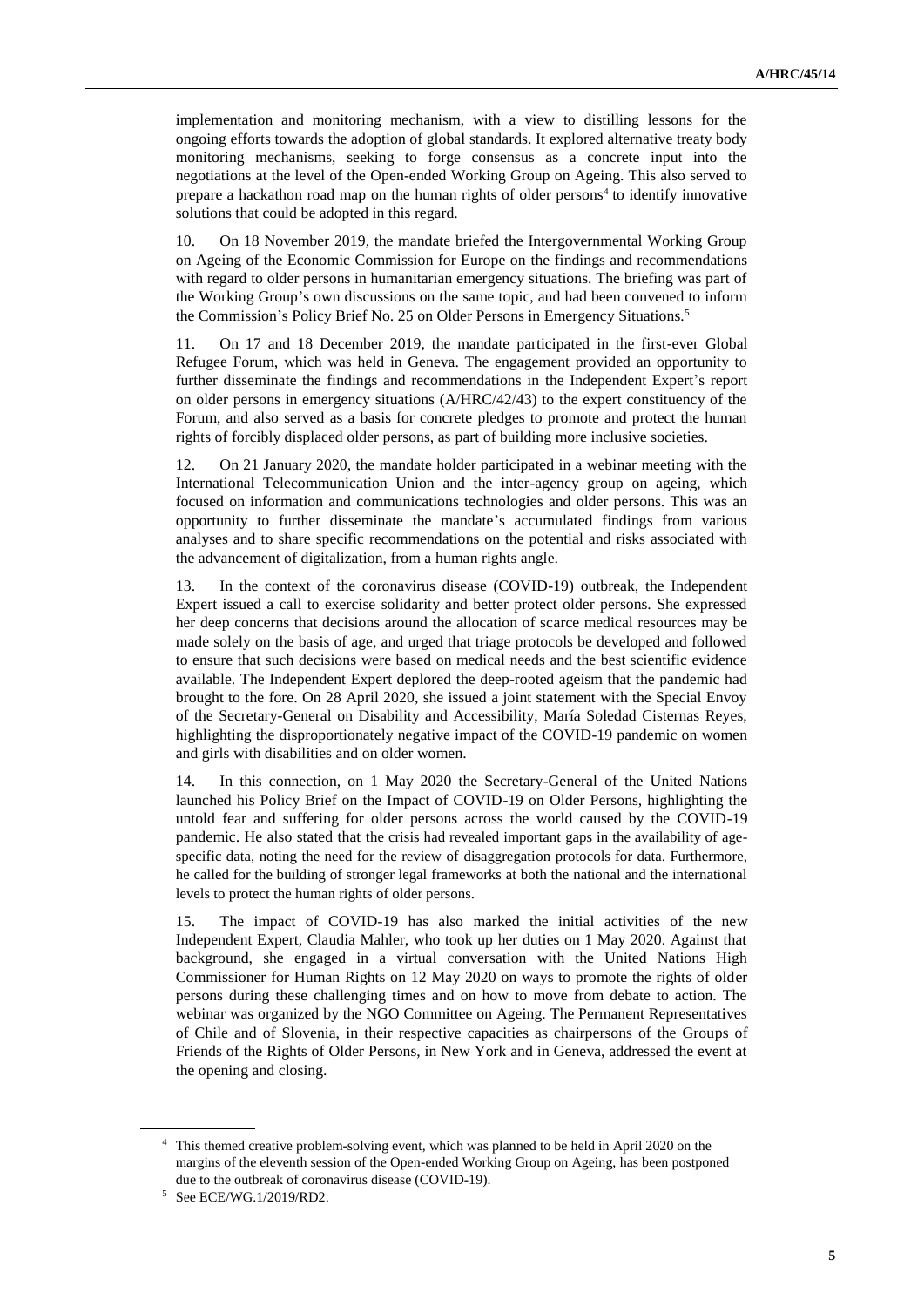16. On 21 May 2020, the Independent Expert participated as a panellist in a webinar on palliative care and COVID-19. She stressed the need for urgent and sustainable responses to improve palliative care for older persons and emphasized the obligation of States to prevent pain and suffering – that could amount to cruel, inhuman or degrading treatment. She was also a panellist in a webinar entitled "Protecting the rights of older persons during the COVID-19 pandemic", organized by the United Nations Population Fund (UNFPA) and held on 27 May 2020, where she outlined the priority issues that she intended to address during the COVID-19 pandemic and stressed the necessity of moving the rights of older persons to the centre of the political and policy arenas.

17. Considering the regional dimension, on 5 June 2020 the Independent Expert took part as a panellist in a web talk convened by the Stakeholder Group on Ageing, an African regional coalition of civil society organizations, on the impact of COVID-19 on the human rights of older persons. Her intervention focused on the importance of the Protocol to the African Charter on Human and Peoples' Rights on the Rights of Older Persons in Africa as a normative framework that provides guidance to help address the key challenges of this health pandemic.

18. In her statement to the press on World Elder Abuse Awareness Day on 15 June 2020, the Independent Expert urged Governments and the international community to exercise global solidarity and step up action to effectively prevent, and protect older persons from, physical and psychological abuse, including neglect. She referred to distressing verbal and derogatory online abuse in the context of the COVID-19 outbreak, noting that derogatory comments in the media constituted a direct attack against the dignity of older persons. She urged States to implement and monitor measures to avoid ageist approaches and stressed that older persons needed to have access to accountability mechanisms that provided for remedies and redress when their human rights were violated.

## **III. Representative and meaningful data on older persons**<sup>6</sup>

#### **A. Why data matters**

19. To date, there is a serious gap in the data available to capture the lived realities of older persons and the enjoyment of their human rights. This lack of significant data and information on older persons is, in itself, an alarming sign of exclusion and renders meaningful policymaking and normative action practically impossible. Overcoming these impediments to the realization of the rights of older persons requires a fundamental conceptual shift in method and process that takes into account the entanglement of digital and analogue realities, or the so-called digitality.<sup>7</sup>

20. Comprehensive, meaningful and reliable data plays a key role in enhancing the understanding of global ageing and the impact of age-structural change. It fosters essential knowledge about the needs of older persons and creates the conditions for assessing the effectiveness of existing measures. It also provides the evidence base required to identify concrete gaps, to improve the formulation of targeted measures, to monitor their implementation and to report on progress. Data is necessary to reflect how the accessibility of the built environment, income adequacy or social protection enable or restrict older persons' autonomy. The inclusion of older persons in public data, disaggregated by age, sex

<sup>&</sup>lt;sup>6</sup> "Data" is used as a generic term, which includes but is not limited to statistics. It is seen as encompassing a wide range of quantitative or qualitative standardized information compiled by national statistical offices as well as other governmental or non-governmental entities, whether at the local, national, regional or global level.

<sup>&</sup>lt;sup>7</sup> "Digitality" refers to the entanglement of digital and analogue realities, whereby analogue not only encompasses anything that is offline, but is also used as a synonym for "obsolete", which is understood as being replaced by the digital as the new. In the context of the report, it therefore also refers to the need for a new conceptual framework underpinning older persons' data. See Manuel Castells, *The Rise of the Network Society*, second edition (Wiley-Blackwell, 2009).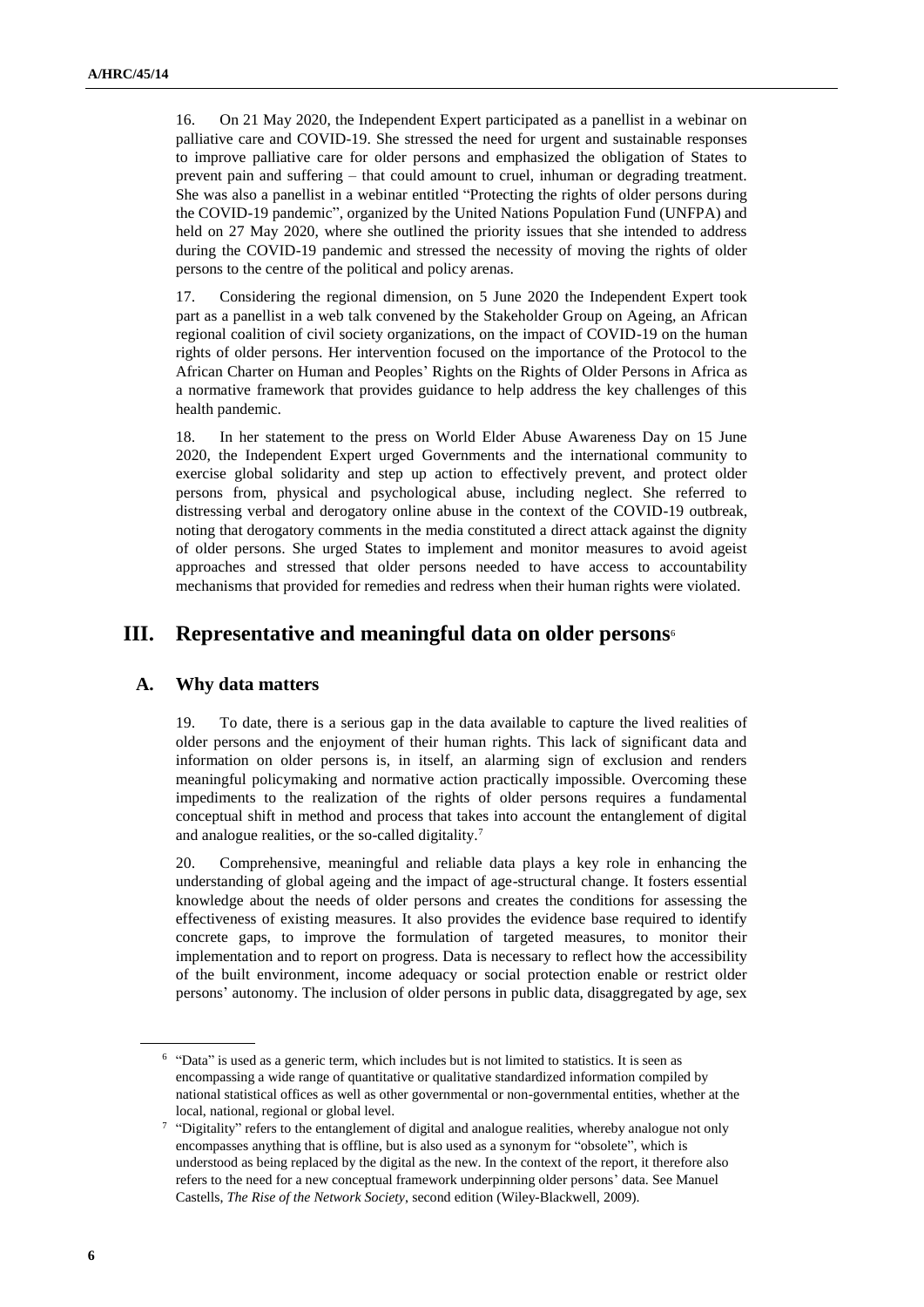and relevant socioeconomic characteristics, is essential to effective public policymaking that is inclusive of older persons.<sup>8</sup>

21. The framing of the ageing category, as circumscribed for statistical purposes, reproduces societal assumptions about later life and older persons, including ageist attitudes. Engaging older persons and their representative organisations in data-collection efforts will improve the breadth and depth of information on this population group, avoiding stereotypical and simplified portrayals of old age and older persons, which may perpetuate their exclusion and discrimination. It will ensure that data not only depicts the challenges that older persons face, but also the opportunities of ageing both at the societal and the individual level.

22. Another key function of data collection is its contribution to awareness-raising and empowerment. Shedding light on structural and systematic ways in which older persons are left behind, as well as on the roles in which they contribute to society, can help to gradually change perceptions of later life, especially for it to be more than an inevitable stage of deficit and decline.

23. To prevent old age inequalities, interventions are needed in early life. Data that can effectively inform action therefore needs to take a life course approach and identify the early- and mid-life factors that have the most impact on later lives. Furthermore, factors such as socioeconomic conditions, gender, disability, or being from an ethnic minority, and other characteristics and conditions that may lead to inequalities, tend to be amplified in old age.

24. Moreover, the prevalence of multiple, intersecting and aggravated forms of discrimination faced by older persons, and the high incidence of poverty and isolation, especially among older women, persons with disabilities, persons of African descent, individuals belonging to indigenous peoples, persons belonging to national or ethnic, religious and linguistic minorities, rural persons, persons living on the streets, migrants and refugees, among other groups (see A/HRC/RES/33/5), need to be ascertained and supported by significant data to allow for informed policymaking to tackle the colossal task of addressing old age exclusion and inequality.

### **B. The data gap conundrum**

#### **1. Availability**

25. The availability of data is a prerequisite in determining the human rights protection gaps of older persons and addressing them effectively in law, policy and practice. The exclusion of older persons from surveys and national censuses affects the ability to understand the extent to which they are able to participate in society and enjoy their human rights on an equal basis with others. Due to the lack of significant data and statistics, inequalities faced by older persons often remain invisible.<sup>9</sup>

26. There is not yet a critical mass of dedicated studies on ageing or on older persons worldwide that would enable an analysis of the extent to which older persons enjoy their human rights. Where such studies are carried out, they are not necessarily comprehensive in scope and leave out important human rights aspects.

27. As for general surveys, they are not specifically designed to capture the situation of older persons in an all-encompassing manner. They either exclude older persons de facto or do not cover the whole range of their human rights challenges. Out of 133 countries included in a survey by WHO, for example, only 17 per cent gathered data on abuse of and violence against older persons.<sup>10</sup> A human rights-based approach to data requires that older persons, particularly the most disadvantaged or marginalized, be included in national and large-scale data-collection efforts.

<sup>8</sup> Secretary-General of the United Nations, Policy Brief on the Impact of COVID-19 on Older Persons.

<sup>9</sup> Ibid.

<sup>&</sup>lt;sup>10</sup> Available from www.who.int/violence\_injury\_prevention/violence/status\_report/2014/en/.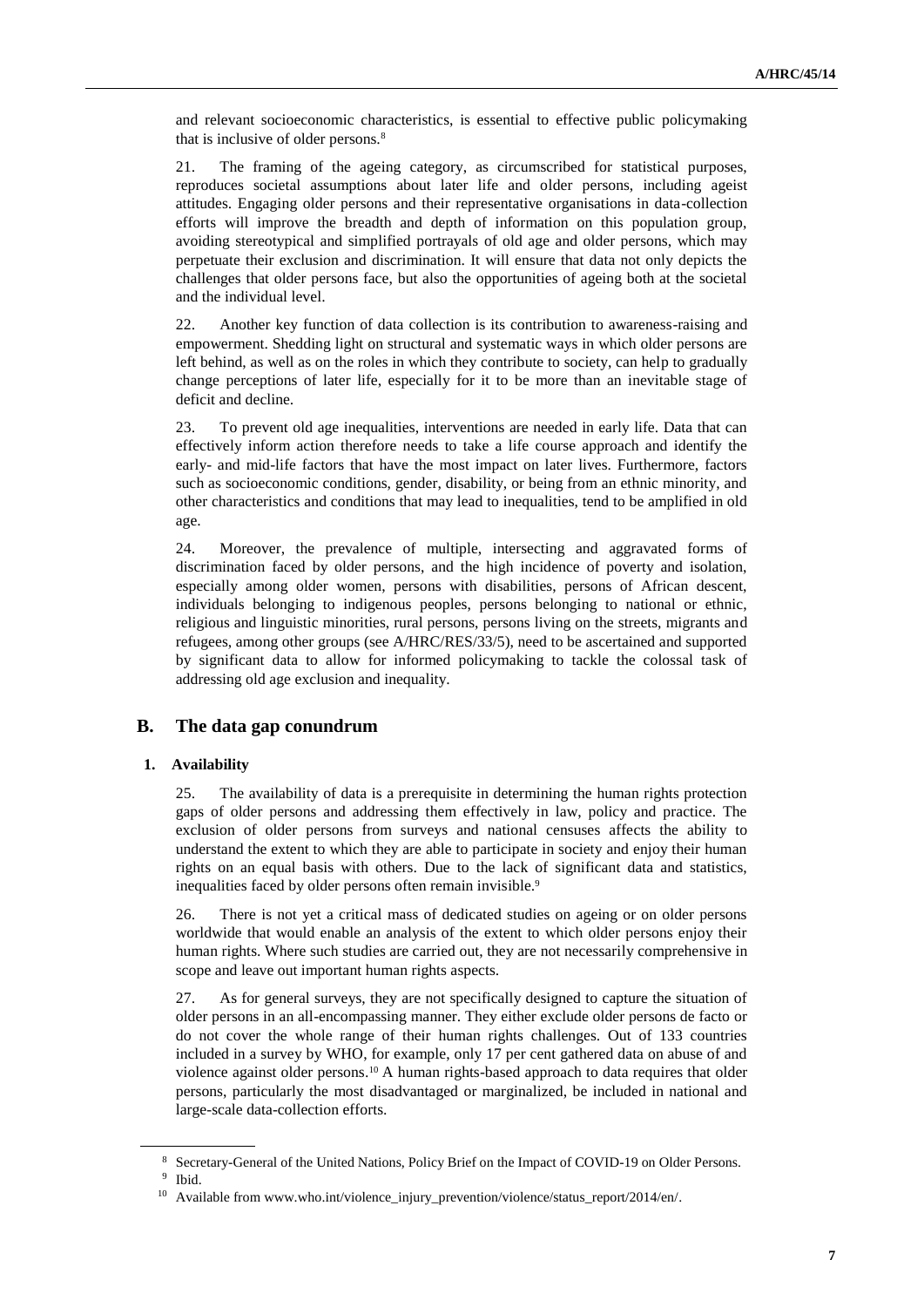28. Countries vary in the relative and absolute numbers of older persons, and as regards whether older persons are more likely to be living in rural, urban or peri-urban areas, including informal settlements and areas with high numbers of refugees or displaced persons, and also as regards whether older persons are more likely to live within a family, alone, or in a retirement home. It speaks volumes that whereas the older population is growing everywhere, classic population censuses are not standard throughout the world and some countries simply do not gather any data on older persons. Moreover, where population censuses are conducted, older persons rarely constitute the focus of a separate thematic census report.<sup>11</sup>

29. The inclusion of older persons at the planning and design stage of data-collection programmes is indispensable. Where standard sample design fails to yield sufficient representation of older persons, alternate sampling and data-collection approaches have to be considered.

#### **2. Accessibility**

30. Another precondition for significant data-gathering is ensuring that older persons participate in public policy discussions about them. This, in turn, requires information on data-collection efforts and on whether and how such data can be accessed. To facilitate the accessibility of data on older persons, and analysis and interpretation of it, metadata (i.e. data describing the data) and paradata (i.e. data about the process by which the data was collected) need to be available and standardized, as relevant, across data collectors and data-collection instruments.<sup>12</sup> This is essential in order to understand data limitations and identify potential biases before determining the informative value and representativeness of data sets.

31. Metadata and paradata may reveal the use of cut-off ages, sample sizes and coverage. They make it possible to determine, for instance, whether older persons in institutional care settings were part of the sample, whether unemployment figures included those who are retired, or whether care provisions covered both formal and informal care. Openly accessible information on the research design and the data-collection methodology, which includes the sources, methods and procedures used to produce official statistics, is therefore critical in order to evaluate the suitability and appropriateness of the data and, thus, to ensure accurate analysis and reading.

#### **3. Meaningful and representative data**

32. A central element for a human rights-based approach to data is its disaggregation. This allows then for an initial comparison and appraisal of older persons with other population groups and forms part of the human rights obligations of States.<sup>13</sup> Disaggregated data is, for instance, crucial in order to provide information about the extent of possible inequality and discrimination, and constitutes a prerequisite for the design and formulation of targeted public policies. At the same time, the technical specifications used in designing how the data is to be collected, and the breakdown of the data, will assist in monitoring and measuring the impact of policies and normative action.

33. Typically, older persons are represented in statistics as a single age cohort of 55 plus, 60 plus or 65 plus. Such a large, indefinite age group does not provide statistical lucidity as regards variations in life-course experiences at different stages of old age. Also, it does not make it possible to expose patterns of inequality and discrimination, or underlying factors that lead to poverty, isolation and long-term unemployment. As a consequence, absence of age-disaggregated data impedes targeted policy planning and

<sup>&</sup>lt;sup>11</sup> HelpAge International, "Data mapping on ageing in Asia and the Pacific: analytical report" (2015).

<sup>&</sup>lt;sup>12</sup> Office of the United Nations High Commissioner for Human Rights (OHCHR), "A human rightsbased approach to data: leaving no one behind in the 2030 Agenda for Sustainable Development" (2018), p. 7.

<sup>13</sup> Ibid.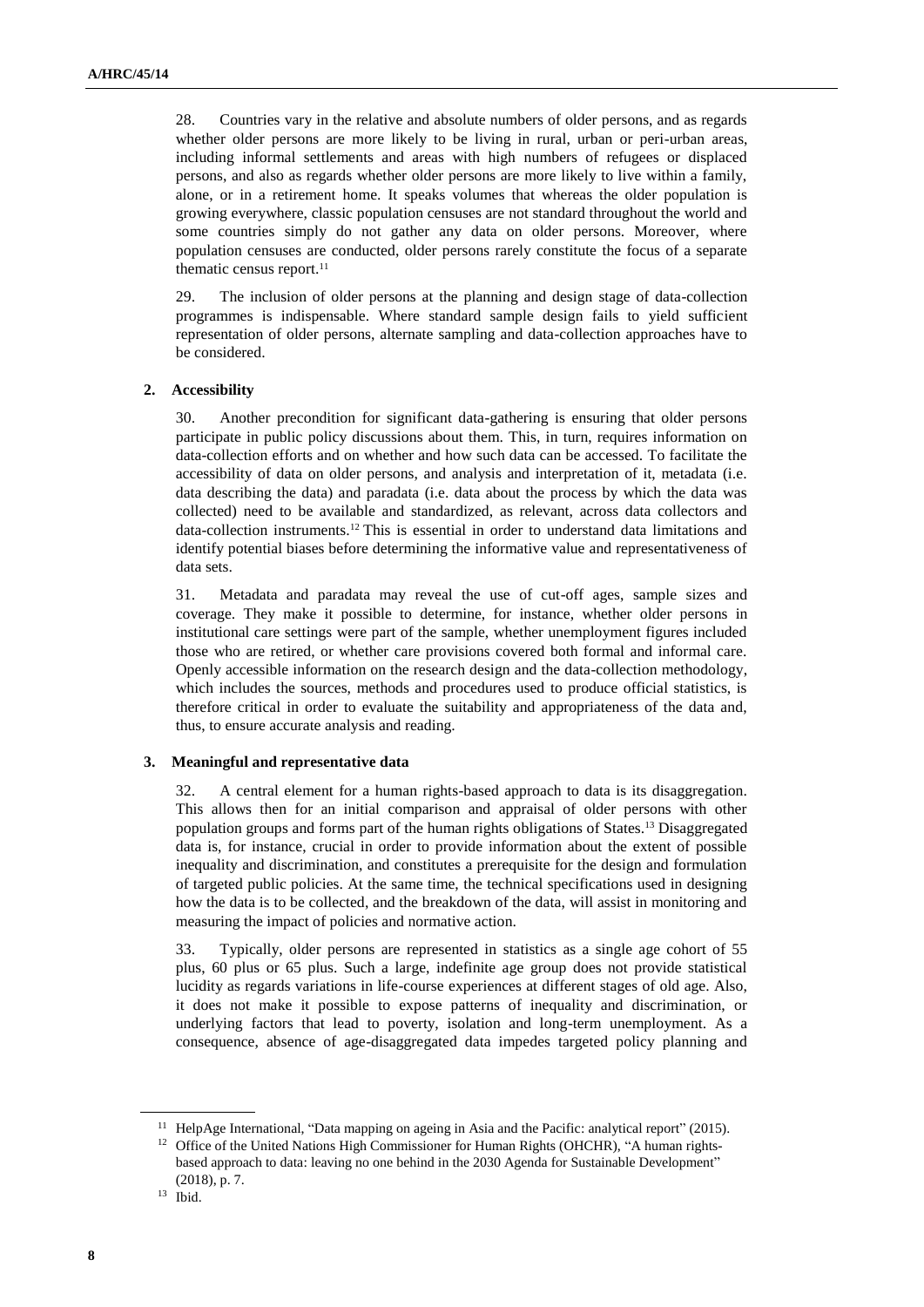responses, including in precarious situations, such as emergency situations, where the needs and rights of older persons are more likely to be overlooked.<sup>14</sup>

34. Data needs not only to be disaggregated by age, but also by other critical dimensions, including sex, disability, marital status, household or family composition, and type of living quarters, in order to achieve a more granular and meaningful data analysis to inform policies affecting older persons. There is a need to review existing disaggregation protocols for data on social welfare, violence, public participation and other essential indicators to ensure full older-age disaggregation of crucial data, and to promote the generation and tabulation of available data on older persons by 5-year age groups.<sup>15</sup>

35. In this context, the use of small sample sizes renders disaggregation of data on older persons difficult. General surveys that collect information on older persons often use sample sizes in older age groups that are too small to allow disaggregation by the most basic sociodemographic variables and to expose life-course specificities, such as differences between the third and fourth age. Similarly, longitudinal surveys often fail to include older age groups, leading to significant data gaps on the specific challenges at the intersection of older age with other dimensions such as gender or socioeconomic status.

36. There are other challenges to accurate data collection on older persons that must be considered. Definitions of old age, for example, determine the way in which data is collected, needs are assessed and responses are shaped. For the purposes of law, policy and data collection, old age and older persons are typically determined in merely chronological terms. Bearing in mind that age is a social construct, definitions based only on chronological age fall short of local life-course realities and perceptions. In some contexts, older persons are likely to consist of those with grown-up children or grandchildren or who are leading figures in societies and other domains. Certain subpopulations, due to adverse life conditions, may face biological signs of ageing earlier than others – such as refugees or prisoners. Persons who have endured conditions of war, conflict and natural disaster cannot be regarded with the healthy ageing metrics of affluent societies.<sup>16</sup>

37. Data on older persons, where it is collected, often portrays a homogenous group, whereas it is the most diverse of all age groups, in terms of chronological age, health status, life stages, living arrangements, and needs. Statistical systems need, therefore, to embody a more nuanced understanding of old age and the different forms of participation and potential for contributions by older persons.

38. There are also methodological limitations that constrain the availability and validity of data on older persons. Most surveys, even those dedicated to older persons, fail to take account of older persons in institutional care facilities, older prisoners, or older homeless persons. Among the reasons for this are difficulties in enlisting older persons to participate, due to incomplete official registers of information, or a lack thereof, the use of traditional household surveys, and the use of so-called gatekeepers who have to give their consent. In addition, some populations, such as older migrants, older persons who receive care at home, older persons with dementia, and those living in rural or remote areas, may be excluded due to language barriers, lack of administrative records, physical or cognitive impairments, and remoteness. The use of proxies to overcome these limitations may not yield accurate results.

39. Applying a participatory approach can help to improve response rates among certain groups of older persons. This may be particularly relevant for older persons who experience multiple forms of discrimination, as well as those who are excluded from traditional household surveys, which tend to perpetuate the invisibility of older persons, or those who

<sup>14</sup> A/HRC/42/43, para. 46.

<sup>&</sup>lt;sup>15</sup> Principles and Recommendations for Population and Housing Censuses (2017), revision 3, available at [https://unstats.un.org/unsd/demographic-social/Standards-and-Methods/files/Principles\\_](https://unstats.un.org/unsd/demographic-social/Standards-and-Methods/files/Principles_) and\_Recommendations/Population-and-Housing-Censuses/Series\_M67rev3-E.pdf.

<sup>&</sup>lt;sup>16</sup> Médecins sans frontières, "Older people in crises: A review of MSF's approach to vulnerability and needs", available at www.msf.org.uk/sites/uk/files/older\_people\_in\_crisis\_final\_oct\_2012.pdf, p. 4.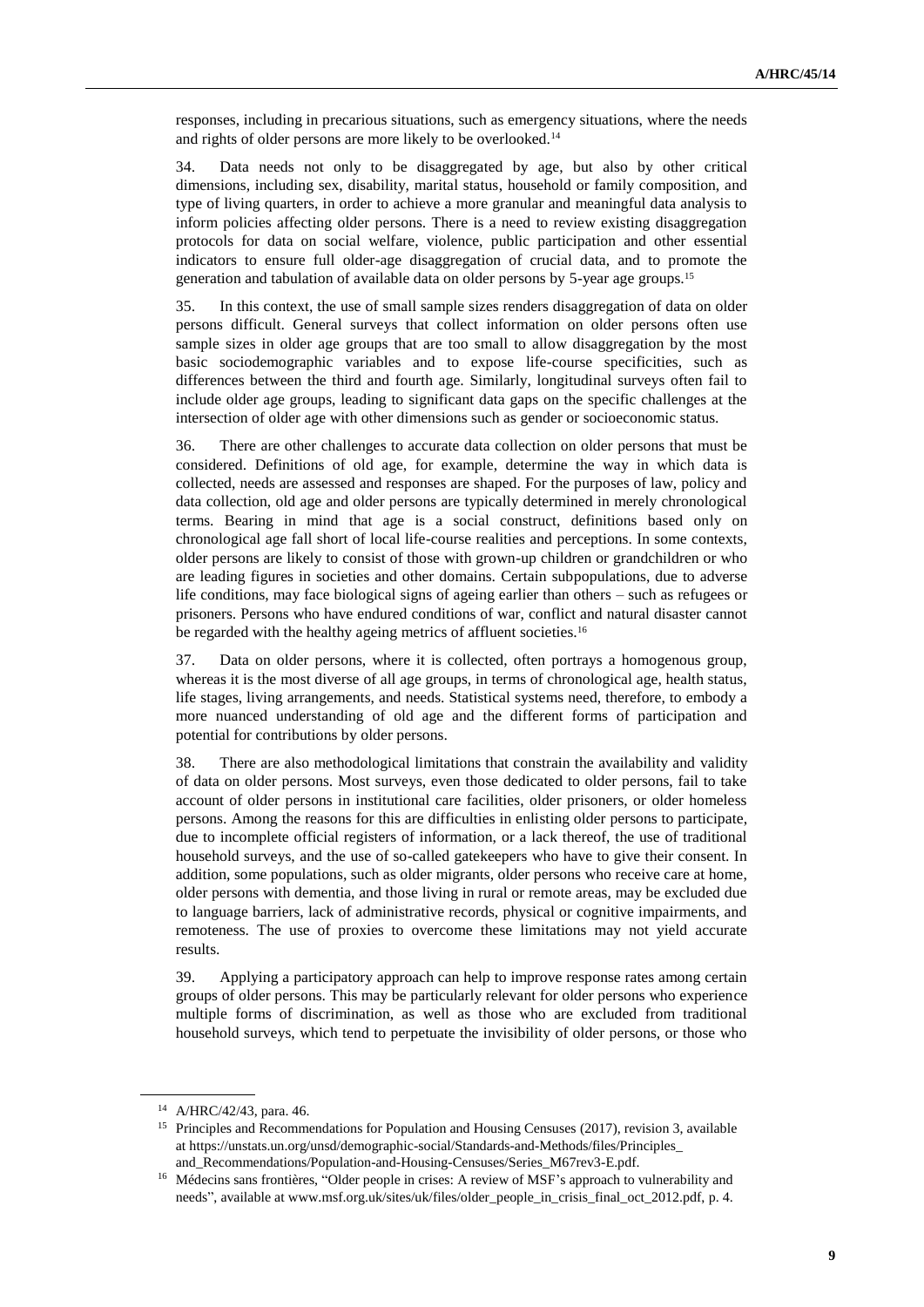are excluded from administrative records, such as undocumented older migrants, refugees and displaced persons.

40. The lack of a uniform approach and a uniform understanding of old age, and of standardized concepts and questions, variables and age groups, means that existing data is neither consistent nor comparable within and among countries.<sup>17</sup>

### **C. Data revolution**

41. New technologies are leading to an exponential increase of the data available in terms of volume, level of detail, and speed. This data revolution creates unprecedented possibilities for addressing the data gap on older persons, through the integration and the broadening of the scope of data, by incorporating non-traditional sources that have so far not been utilized in official statistics.<sup>18</sup>

42. Much of the new data is collected passively, from the digital footprints people leave behind, or from sensor-enabled objects, or is inferred via algorithms. The risk of overlooking digitally invisible older persons constitutes an important challenge. The adoption rate among older persons of "smart" digital technology and of online social networks is significantly lower than the average in the population, and digital footprints may therefore not be representative of older persons and in particular of the oldest old. Barriers to the digital inclusion of older persons include low digital literacy, and connectivity differentials, as well as uneven power relations within households that may deny older persons access to digital devices, but also hearing, visual and cognitive impairments, and mental conditions, such as dementia. Any decision-making based on such data is likely to overlook the more vulnerable members of the age groups. There is a risk, furthermore, of algorithms reproducing the underlying lack of understanding of ageing and human bias vis-à-vis older persons.<sup>19</sup>

43. Data gathered through the use by older persons of assistive and smart ageing technology is particularly sensitive. It links personal and physiological or health data with data on behavioural patterns and with environmental data, such as air humidity and temperature, to enable an all-round analysis and continuous monitoring, in order to design tailored services, including more precise predictability of health conditions and care needs of older persons. While the objective is to enable older persons to lead autonomous and independent lives for longer, there are significant concerns about data protection and privacy. Data that relates sensitive personal information, including health status, should be handled only with the express consent of the older person concerned.<sup>20</sup> As devices become more autonomous, data collection will further expand, since these systems function on the basis of data collection and analysis, and such concerns will be magnified.

44. Data generated passively and comprehensively, including, in particular, behavioural data, allows a categorization of older persons into those who are autonomous, those who are semi-autonomous and those who are dependent, and makes it possible to make individualized predictions of their needs, and prescriptions to address them. Respect for

<sup>17</sup> Economic Commission for Europe, *Recommendations on Ageing-related Statistics*, prepared by the Task Force on Ageing-related Statistics (United Nations publication, 2016).

<sup>&</sup>lt;sup>18</sup> See the report of the High-level Panel of Eminent Persons on the Post-2015 Development Agenda, available at www.post2020hlp.org/wp-content/uploads/docs/UN-Report.pdf.

<sup>19</sup> Mario Callegaro and Yongwei Yang, "The role of surveys in the era of 'big data'", *The Palgrave Handbook of Survey Research* (2017), pp. 175–192; Robin Allen and Dee Masters, "Artificial intelligence: the right to protection from discrimination caused by algorithms, machine learning and automated decision-making", published online on 2 October 2019, pp. 1–14; and Anthony Flores et al., "False positives, false negatives, and false analyses: a rejoinder to 'Machine bias: there's software used across the country to predict future criminals. and it's biased against blacks'", *Federal Probation Journal*, vol. 80, No. 2 (2016), pp. 38–46.

<sup>&</sup>lt;sup>20</sup> OHCHR, "A human rights-based approach to data: leaving no one behind in the 2030 Agenda for Sustainable Development" (2018), p. 17.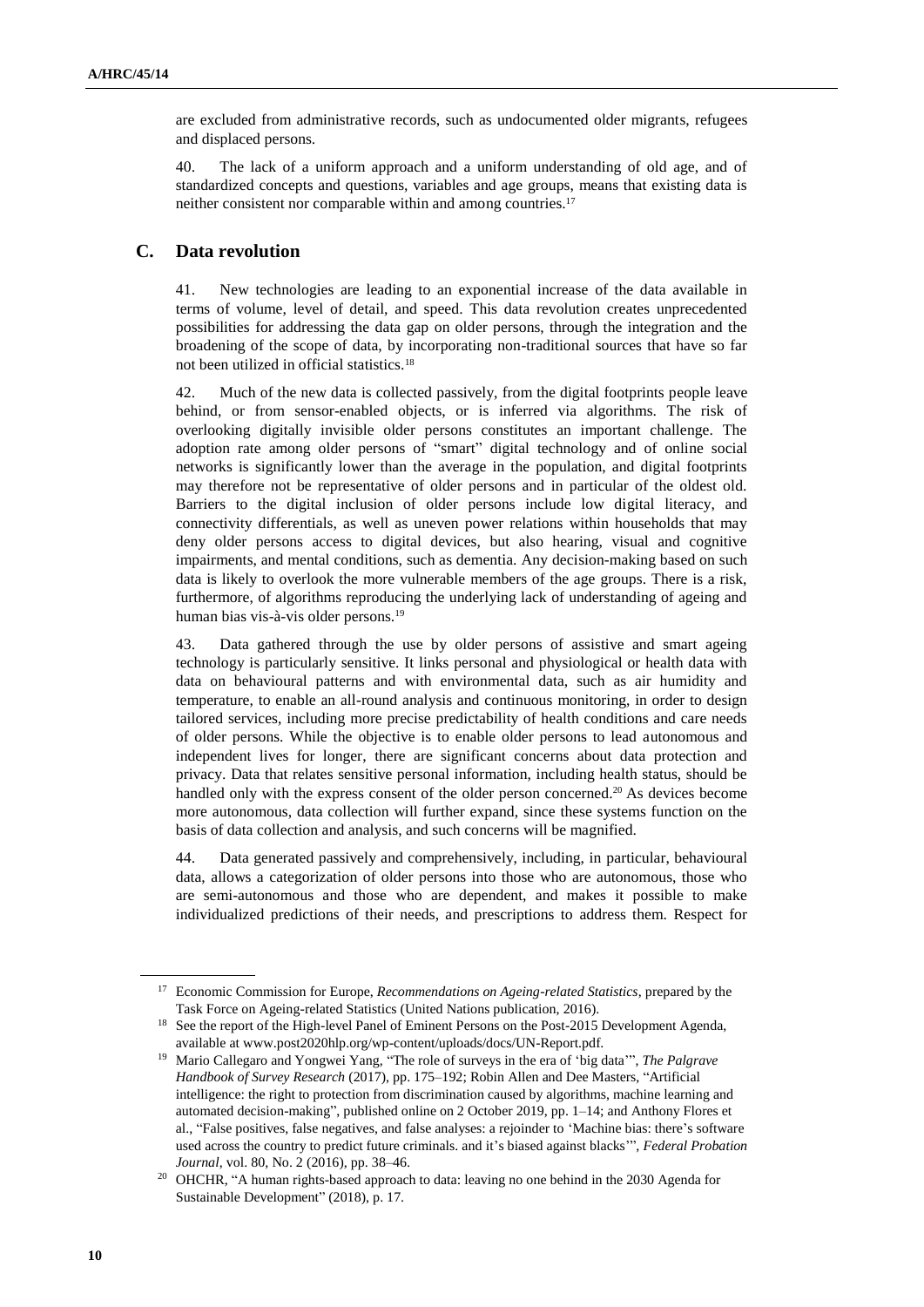individual autonomy also means that older persons need to be allowed to deviate from what is expected of them.

45. The growing gap between the data that older persons actively offer and the massive amounts of passive data being generated and mediated by third parties magnifies challenges relating to data protection, individual data sovereignty and informational self-determination that need to be addressed. There is a need to assess existing frameworks comprehensively and to update them to address challenges emerging from data collection via new technologies.<sup>21</sup>

#### **D. Overview of the legal and policy framework and recent initiatives**

46. The existing international human rights framework does not currently include a specific obligation for data on older persons to be gathered in order to effectively monitor and measure the implementation of their rights.

47. The Committee on Economic, Social and Cultural Rights recognizes the role of data in giving effect to the International Covenant on Economic, Social and Cultural Rights. In its general comment No. 20 (2009) on non-discrimination in economic, social and cultural rights, the Committee calls for national strategies, policies and plans to use appropriate indicators and benchmarks, disaggregated on the basis of the prohibited grounds of discrimination. By noting that age is a prohibited ground, but, however, in *several contexts* only, the Committee failed to attribute to age discrimination equal standards of protection as to other grounds. The Committee only focused on discrimination in the fields of work and pensions. Read together, the general obligation for data collection, analysis and dissemination and the lack of a generalized prohibition of age discrimination do not create an adequate framework for monitoring older persons' rights and collecting data as evidence of age discrimination. Neither did the Committee's earlier general comment No. 6 (1995) on the economic, social and cultural rights of older persons include a reference to data collection and disaggregation. General recommendation No. 27 (2010) of the Committee on the Elimination of Discrimination against Women, though referring to the need for data disaggregated by age and sex, and highlighting vulnerable groups and situations, $2<sup>2</sup>$  applies to older women only.

48. There is some guidance at the regional level deriving from the Inter-American Convention on Protecting the Human Rights of Older Persons and the Protocol to the African Charter on Human and Peoples' Rights on the Rights of Older Persons in Africa. For example, article 30 of the Inter-American Convention calls on member States to ensure equal access to financial services. This obligation could inform the implementation of target 8.10 of the Sustainable Development Goals on expanding access to banking, insurance and financial services for all.<sup>23</sup> Article 21 of the Protocol to the African Charter on Human and Peoples' Rights on the Rights of Older Persons in Africa considers the coordination and collection of data, and stipulates that States parties are to ensure the systematic collection and analysis of national data on older persons. Article 21 also calls for the development of a national mechanism on ageing with the responsibility to assess, monitor, evaluate and coordinate the integration and implementation of older persons' rights in national policies, strategies and legislation.

49. The Madrid International Plan of Action on Ageing, as the main international policy framework on older persons, makes very few references to the need for improved data collection and analysis. To facilitate the national reviews and appraisals of the Plan of

<sup>21</sup> Data Strategy of the Secretary-General for Action by Everyone, Everywhere, with Insight, Impact and Integrity, 2020–2022, p. 27.

 $22$  General recommendation No. 27 (2010) on older women and the protection of their human rights, para. 19.

<sup>&</sup>lt;sup>23</sup> Economic Commission for Latin America and the Caribbean, Sandra Huenchuan and Emiliana Rivera (eds.), *Experiencias y Prioridades Para Incluir a las Personas Mayores en la Implementación y Seguimiento de la Agenda 2030 para el Desarrollo Sostenible* (United Nations publication, LC/MEX/SEM.245/1).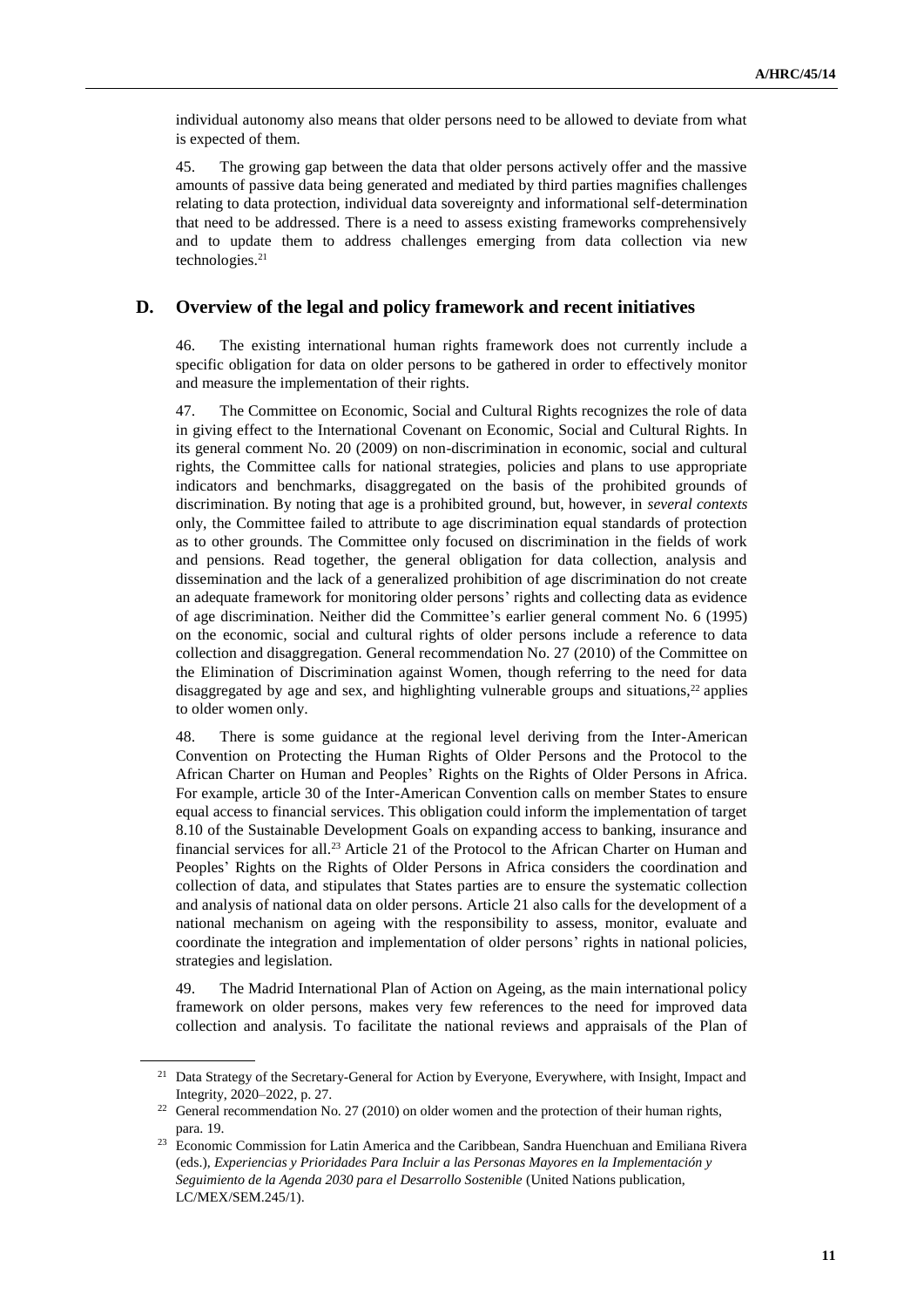Action, the Department of Economic and Social Affairs has developed indicators.<sup>24</sup> In the context of the implementation of the Plan of Action, several countries also conducted studies on older persons that enhanced the understanding of their situation and needs.<sup>25</sup> In addition, regional efforts have contributed to progress in the availability, accessibility and comparability of data in support of the implementation of the Plan of Action,<sup>26</sup> although this cannot substitute for the lack of a comprehensive global approach to the monitoring of the Plan of Action.<sup>27</sup> While progress has been made, it remains limited and uneven and data gaps persist.

50. The Sustainable Development Goals constitute an invaluable opportunity to increase the visibility of older persons and to highlight inequalities in old age. Specific references to older persons are, however, rare. The references to "all" or to people of "all ages" reflect the intention in the Goals to meet the needs of all social groups, which naturally includes older persons. It is noteworthy that for most indicators, implementation must be disaggregated by age. Target 17.18, for instance, is to increase significantly the availability of high-quality, timely and reliable data disaggregated by age. There are significant gaps, however. The indicator of premature death, used to measure Sustainable Development Goal 3, excludes persons who die from non-communicable diseases after the age of 70.<sup>28</sup> Such indicators support ageist attitudes and practices while remaining largely unnoticed and unaddressed. Whereas the Sustainable Development Goals have been a catalyst for improving general data collection around the world, many countries still lag behind in producing data on older persons and lack systematic disaggregated analysis that is necessary for monitoring the implementation of the Goals.

51. There have been repeated calls and initiatives in multilateral institutions, such as the United Nations and international human rights mechanisms, to increase the collection and dissemination of data on older persons<sup>29</sup> and also at the regional levels. The Bureau of the Conference of European Statisticians, for instance, established the Task Force on Ageingrelated Statistics, in 2013, which developed guidelines aimed at improving the availability, accessibility and comparability of data in this field.<sup>30</sup>

52. An initiative at the global level is the so-called Titchfield Group on Ageing-related Statistics and Age-disaggregated Data. This informal consultation group of experts, primarily from national statistical agencies, was created in 2018 with the endorsement of the Statistical Commission to improve the availability, accessibility and comparability of statistical data in support of ageing-related policymaking.

53. The overall objective of the Titchfield Group is to develop standardized tools and methods for producing data on the major dimensions of ageing, and age-disaggregated data across the life cycle, and to encourage countries to do so. The identification of the critical domains relating to ageing is derived from the recommendations of the Madrid International Plan of Action on Ageing, taking into account more recent strategies, such as

<sup>24</sup> Department of Economic and Social Affairs, *Guidelines for Review and Appraisal of the Madrid International Plan of Action on Ageing: Bottom-up Participatory Approach*, available at www.monitoringris.org/documents/imp\_glob/Guidelines\_draft\_final\_June.pdf.

<sup>25</sup> See A/HRC/33/44.

<sup>&</sup>lt;sup>26</sup> Se[e www.unece.org/statistics/networks-of-experts/task-force-on-ageing-related-statistics.html;](https://www.unece.org/statistics/networks-of-experts/task-force-on-ageing-related-statistics.html) Asghar Zaidi, Jane Parry and Jinpil Um, "Developing a toolkit to monitor implementation of the Madrid International Plan of Action on Ageing in the context of the Asia-Pacific region", Social Development Working Paper No. 2018/02; and Michael Murphy, "Ageing in sub-Saharan Africa in the context of global development: the Multiple Indicator Survey project", 2018.

<sup>&</sup>lt;sup>27</sup> Asghar Zaidi, Implementing the Madrid Plan of Action on Ageing: What have we learned? And, where do we go from here? (2018), available at [http://hdr.undp.org/en/content/implementing-madrid](http://hdr.undp.org/en/content/implementing-madrid-plan-action-ageing-what-have-we-learned-and-where-do-we-go-here)[plan-action-ageing-what-have-we-learned-and-where-do-we-go-here.](http://hdr.undp.org/en/content/implementing-madrid-plan-action-ageing-what-have-we-learned-and-where-do-we-go-here)

<sup>28</sup> Se[e https://ageing-equal.org/trying-to-make-sense-of-ageism-in-health/;](https://ageing-equal.org/trying-to-make-sense-of-ageism-in-health/) Peter Lloyd-Sherlock et al., "Population ageing and health", *The Lancet*, vol. 379, issue No. 9823, pp. 1295–1296; and [www.bmj.com/content/354/bmj.i4514.](https://www.bmj.com/content/354/bmj.i4514)

<sup>&</sup>lt;sup>29</sup> See, for instance, A/61/167; General Assembly resolution 68/134; General Assembly resolution 69/146; A/HRC/41/32; General Assembly resolution 69/2, para. 10; and World Health Organization (WHO), *World Report on Ageing and Health*, paras. 17–18.

<sup>30</sup> [See www.unece.org/statistics/networks-of-experts/task-force-on-ageing-related-statistics.html](https://www.unece.org/statistics/networks-of-experts/task-force-on-ageing-related-statistics.html)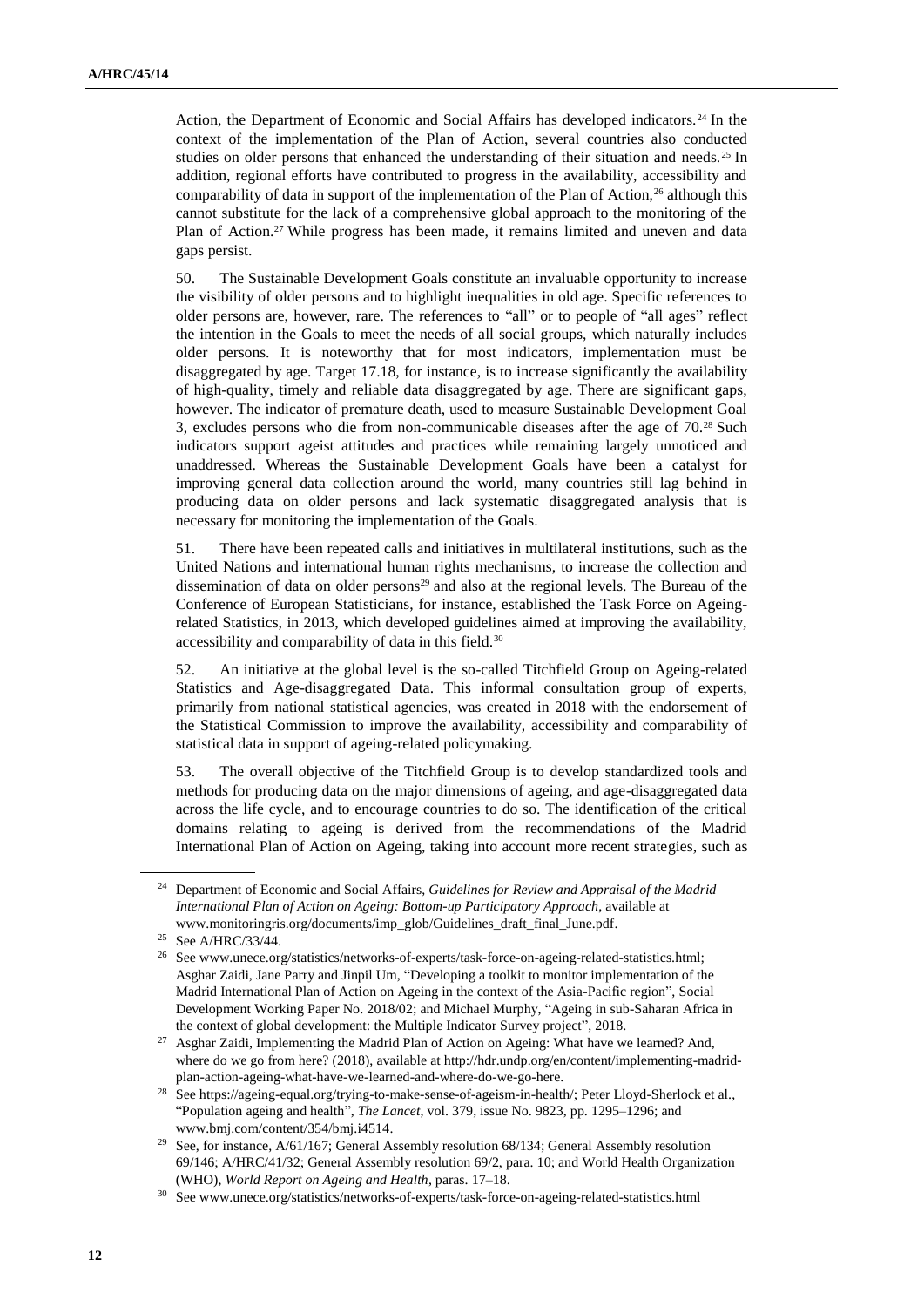the Economic Commission for Europe *Recommendations on Ageing-related Statistics* and the WHO global strategy and action plan on ageing and health for 2016–2020, as well as the requirements of the 2030 Agenda for Sustainable Development. For the Titchfield Group to contribute towards meaningful data on the enjoyment by older persons of their human rights, it will also need to embrace the human rights framework and the related obligations towards improving statistical measurement, and to influence policymaking, in order to ensure a human rights-based approach.<sup>31</sup>

54. The Active Ageing Index is another initiative that is aimed at capturing the potential of older persons and has been used to inform the implementation of the priorities at the national level in the context of the Madrid International Plan of Action on Ageing. This has resulted in greater comparability of data across Europe. Another concrete attempt to provide data for evidence-based policies on older persons is the Global AgeWatch Index, which measures the quality of life of older persons around the world. While both indices are valuable tools that use existing data to assess progress and provide insights into how countries can improve their performance on selected indicators, a comprehensive human rights-based index that is based on the structure-process-outcome framework developed by OHCHR and that covers the whole range of human rights remains essential to measure effectively the implementation of the human rights of older persons.<sup>32</sup>

55. The COVID-19 pandemic has further revealed the invisibility of older persons in public data analysis, as recognized by the Secretary-General of the United Nations in his Policy Brief on the Impact of COVID-19 on Older Persons, issued in May 2020. In the context of the pandemic, the Statistics Division is stepping up its support on standardized data-collection advice. UNFPA, the Economic Commission for Africa and the Global Partnership for Sustainable Development Data decided to provide data support to African countries in regard to COVID-19.<sup>33</sup>

### **E. Data gap impact**

#### **1. Ageism and age discrimination**

56. Ageism is a key societal concern at the global level. The term was coined in 1969 by Robert Neil Butler, who also identified the concept, to describe stereotyping and/or discrimination against individuals or groups on the basis of their age. Tackling ageism requires targeted evidence-based measures: ageism, or old age stereotypes, negative attitudes and prejudices against older persons, are not currently considered in data sets.

57. A distinct characteristic of ageism is its pervasive nature and social acceptance. Although there is increasing consciousness about how ageism drives human rights violations in old age, it ranks low among the priorities in terms of data collection. It is essential to develop the tools required to collect information on perceptions and attitudes towards older persons and ageing.<sup>34</sup> Data on awareness of rights and the possibilities for redress is also needed.

58. Moreover, capturing age discrimination involves an element of subjectivity and an aspect of comparison. When it comes to older persons, the reference point is unclear. In addition to subjective evaluations of experiences of discrimination, data needs to be gathered around existing age limitations that restrict access to certain services and benefits. Surveys, for example to detect barriers in accessing care, need to uncover whether the differential treatment of older persons as compared to other groups with the same needs results in different outcomes. There are important discrepancies, for instance between

<sup>31</sup> See E/CN.3/2018/19.

<sup>&</sup>lt;sup>32</sup> OHCHR, "A human rights-based approach to data: leaving no one behind in the 2030 Agenda for Sustainable Development".

<sup>&</sup>lt;sup>33</sup> United Nations Population Fund, "Implications of COVID-19 for older persons: responding to the pandemic", technical brief, April 2020, p. 14.

<sup>34</sup> See E/CN.5/2013/6; and Michael Murphy, "Ageing in sub-Saharan Africa in the context of global development: the Multiple Indicator Survey project", 2018.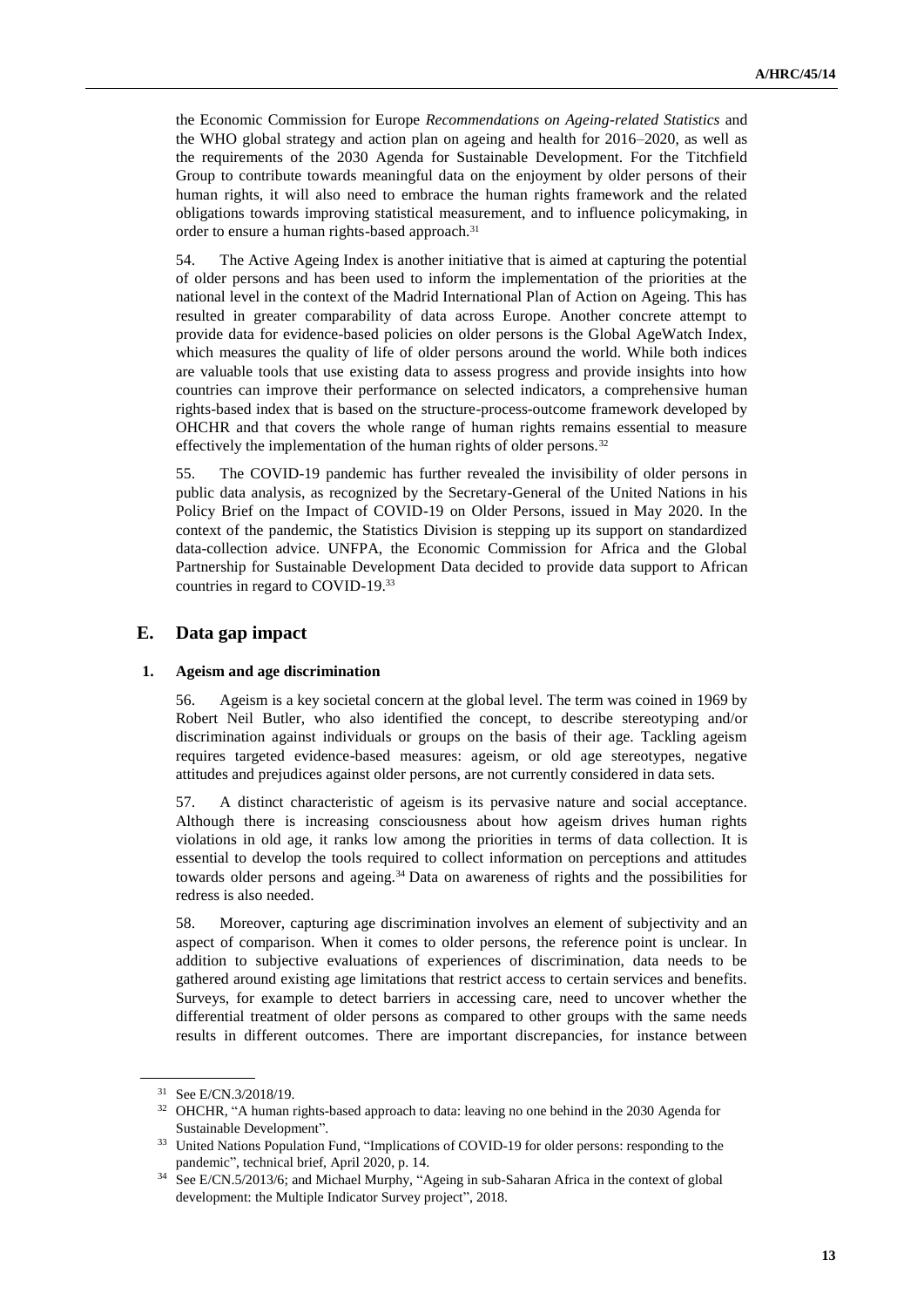systems targeted at older persons with disabilities and those targeted at younger persons with disabilities and/or those targeted at older persons who have acquired disability earlier in life.<sup>35</sup> Data sets should include an indicator about the existence of national legislation or policy stipulating equal access to care and support regardless of age. Data-collection efforts also need to be expanded to measure the risk of multiple discrimination, as well as the intersection of old age with other characteristics.

59. The old-age dependency ratio, <sup>36</sup> which is widely used, assumes that any person above a certain age is economically dependent. It does not consider that older persons are living healthier lives, continue being engaged in economic and informal activities and contribute actively in many different roles to society. Data that portrays older persons as passive recipients of benefits nurtures and perpetuates stereotypes. Collating data that corroborates the contributions of older persons is necessary in order to redress the image and position of older persons in society. Data should be geared towards breaking down stereotypes and tackling all forms of discrimination against older persons.

#### **2. Violence, abuse, maltreatment and neglect**

60. Data on experiences of violence, abuse, maltreatment and neglect in later life is largely missing. <sup>37</sup> Demographic and health surveys, despite their potential for filling informational gaps, typically exclude from their remit women aged 50 and over, and men aged 55 or 60 and over, for instance.<sup>38</sup> Abuse of older persons therefore remains largely invisible. This has wide repercussions, as these data sets form the basis for reporting on progress in the context of the implementation of Sustainable Development Goal 5 in regard to violence against women.

61. Moreover, experience shows that, even without age cut-offs, older persons are rarely part of surveys on violence, and that indicators used may not be suitable for detecting all manifestations of violence against and abuse of older persons. Abuse of older persons cannot be equated with gender-based violence in terms of causes, manifestations, perpetrators and consequences. Existing surveys – even if they were to be extended to the older population – are not apt for uncovering violence against and neglect of older persons, in particular the structural causes, including institutionalized ageism and lack of resources, which are prevalent in care settings.

62. The WHO Study on Global Ageing and Adult Health, <sup>39</sup> for example, though it focuses on older persons, does not include a module on violence, maltreatment, abuse or neglect. Questions around safety, health status and injuries can partially disclose whether injuries were intentionally inflicted by others, but cannot detect all forms of physical violence, for example when it did not result in injury – such as kicking or pushing. <sup>40</sup> Likewise, there is no measurement of verbal, emotional, sexual and financial abuse or neglect, nor reporting about the relationship between the perpetrator and the victim, that is, whether it is a relative or an informal or formal caregiver.

63. The lack of detailed information and analysis limits the possibility of revealing abuse patterns and determining the gaps in existing interventions, as well as of identifying concrete action that is needed to further protect older persons. To understand violence against and abuse of older persons, it is necessary to identify particularly vulnerable groups and risk factors – for example, the lack of legislation to prevent and address abuse, as research shows that older women are often excluded from legislation on domestic

<sup>35</sup> See A/74/186.

<sup>36</sup> See www.oecd-ilibrary.org/docserver/pension\_glance-2017-22-en.pdf? expires=1583244426&id= id&accname=guest&checksum=5357EA66F290291524E95D537636731F.

<sup>&</sup>lt;sup>37</sup> Economic Commission for Europe, Policy Brief on Ageing No. 14: Abuse of Older Persons; and HelpAge International, "How data systems leave older people behind", 2017.

<sup>&</sup>lt;sup>38</sup> HelpAge International, "Global AgeWatch Insights: The right to health for older people, the right to be counted", 2018.

<sup>39</sup> See www.who.int/healthinfo/sage/en/.

<sup>40</sup> HelpAge International, "How data systems leave older people behind".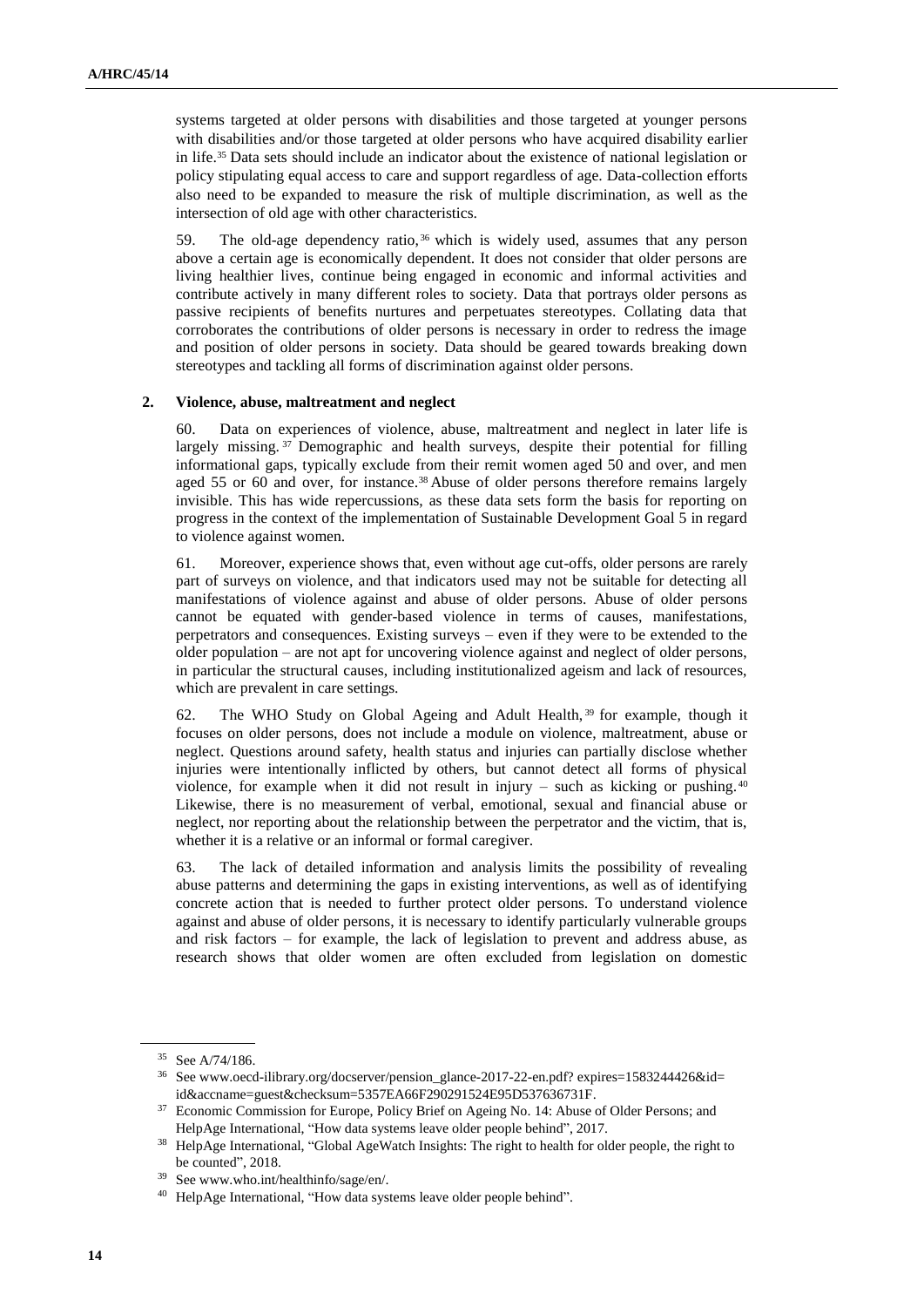violence.<sup>41</sup> Information is required about the avenues to report abuse, existing support for victims and access to remedy. Special attention must also be paid to issues that are considered taboos, such as sexual violence and rape in later life.<sup>42</sup>

64. Furthermore, dedicated surveys would be instrumental in overcoming existing underreporting challenges, provided that they were conducted by trained personnel, in compliance with high ethical standards. This could help address the estimated 80 per cent underreporting rate, $43$  which is attributed to the fear of exposing a family member, losing services or being placed in a nursing home against the older person's will, and lack of support and information, <sup>44</sup> as well as the internalization of ageism, which leads older persons to play down abuse.<sup>45</sup>

#### **3. Adequate standard of living**

65. Another gap within existing data sets concerns old-age poverty. Pension inadequacy is often used as the main explanatory criterion for which an older person's standard of living falls below an adequate level.<sup>46</sup> This indicator alone does not capture the reality of older persons' standard of living, which will also depend on the availability of other sources of income, such as income from work or family support, and on unavoidable expenses, such as out-of-pocket payments to access health care, care, and other essential services. Measuring poverty through pension levels does not take into account whether older persons provide support to family members. Such knowledge gaps encourage portrayals of older persons as a burden and could induce intergenerational divides.

66. Documenting and addressing old-age inequalities requires that data on income and poverty take into account the multiple sources of income of older persons, and, therefore, a comprehensive approach involving a number of indicators. It also needs to factor in whether older persons can dispose of their resources freely and autonomously, and how their income is spent, as well as intrafamily transfers.

67. The common use of household surveys cannot provide conclusive evidence about the income and living conditions of older persons. Where older persons live with younger generations, household surveys do not provide for the required differentiation of the situation of older persons as opposed to other members of their household. Older persons may not benefit from an equal share of the household income, even though they may have increased needs as compared to other household members, for instance to cover their health or care costs.<sup>47</sup>

68. Most national and regional statistics do not contain data on the situation of older persons aged 75 and over. Data needs to be collected about the socioeconomic realities of different age cohorts among the older population, particularly of the oldest old, which is the fastest-growing segment of the population. The older old, for instance, have a higher risk of poverty than older persons who have retired recently when pensions are not indexed and as a result of higher health and long-term care costs. Statistics that were more granular would make it possible to reflect more accurately these increased challenges to the right to an adequate standard of living for the older old.

<sup>41</sup> See

www.un.org/esa/socdev/documents/ageing/ReportofEGMNeglectAbuseandViolenceofOlderWomen. pdf.

<sup>42</sup> A/HRC/42/43/Add.2, para. 86; and A/HRC/42/43, para. 95.

<sup>43</sup> WHO, *A Global Response to Elder Abuse and Neglect: Building Primary Health Care Capacity to Deal with the Problem Worldwide* (2008).

<sup>44</sup> Economic Commission for Europe, Policy Brief on Ageing No. 14: Abuse of Older Persons; and WHO, *European Report on Preventing Elder Maltreatment* (2011).

<sup>45</sup> John Williams, "When I'm sixty-four: lawyers, law and old age", *Cambrian Law Review*, vol. 34 (2003), p. 103.

<sup>46</sup> Economic Commission for Europe, *Recommendations on Ageing-related Statistics*, prepared by the Task Force on Ageing-related Statistics.

<sup>47</sup> A/HRC/42/43, para. 47.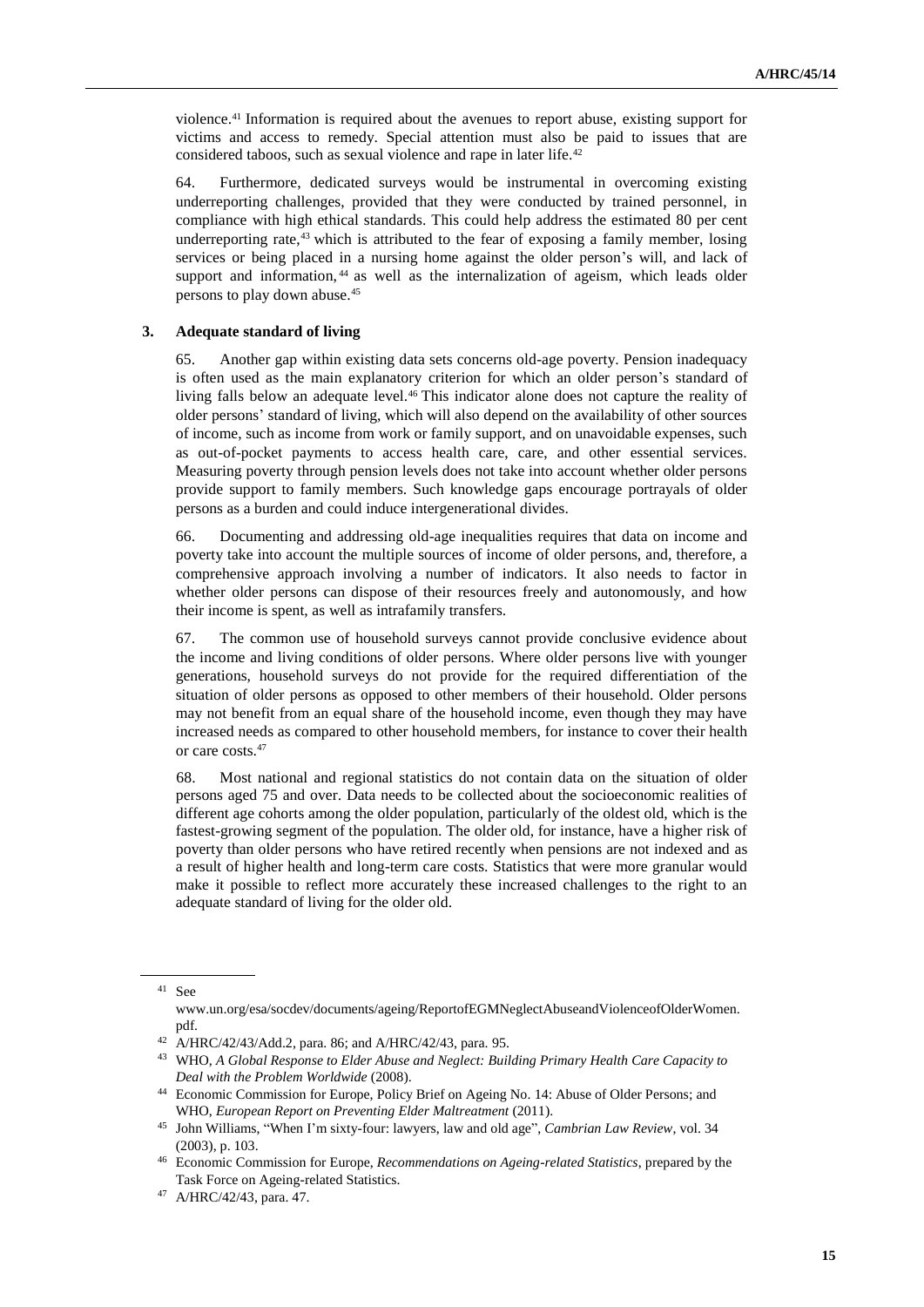#### **4. Social protection and the right to work**

69. The lack of age-disaggregated data to measure the social and economic well-being of older persons has long been considered a main reason for the lack of attention to and knowledge of the life circumstances of older persons within national development strategies and programmes.

70. Many national statistics relevant to the right of social protection and the right to work disaggregate data only until the age of 65.<sup>48</sup> For Labour Force Surveys, for instance, the disaggregation of indicators in a number of countries is cut off at the age of 65,<sup>49</sup> and persons beyond this age are often included in the inactive rather than the unemployed population, from the moment they reach the statutory retirement age.<sup>50</sup> Older persons who continue to work formally and informally beyond the legal retirement age and those who are not retired but unemployed are therefore not taken into account. This does not provide an accurate picture of the roles and contributions of older persons, and impedes the development of measures to address certain areas such as unemployment of older workers, which is growing due to the extension of working lives.

71. More information about discrimination in the labour market, incentives for working longer and statutory retirement ages is needed.<sup>51</sup> Moreover, the reasons for which older persons leave the labour market have to be further exposed. Data on age-friendly practices and environments that enable older persons to extend their working lives are required in order to determine the changes needed at the level of regulatory, fiscal, education and other policies.<sup>52</sup>

#### **5. Care**

72. Indicators on long-term care are largely underdeveloped. <sup>53</sup> Whereas several countries collect information about access to care, there is a lack of knowledge about the quality of care. There is no data, for example, on the use of physical or chemical restraints, or on whether care recipients receive adequate support to participate in society and engage in social activities. Information about the level of training received by caregivers is also largely lacking.<sup>54</sup>

73. More information is required about the practices of care institutions and professional caregivers in the community that may impede the enjoyment by older persons of their human rights.<sup>55</sup> Data on the right to maintain personal and family life is rarely included in surveys.<sup>56</sup>

74. Similarly, existing surveys do not adequately capture the degree of choice afforded by long-term care systems. <sup>57</sup> There is some evidence that persons are admitted to institutions without their consent.<sup>58</sup> To understand whether there is meaningful freedom of

<sup>48</sup> Economic Commission for Europe, *Recommendations on Ageing-related Statistics*, prepared by the Task Force on Ageing-related Statistics.

<sup>49</sup> See E/CN.3/2018/19.

<sup>50</sup> Economic Commission for Europe, *Recommendations on Ageing-related Statistics*, prepared by the Task Force on Ageing-related Statistics.

<sup>51</sup> Ibid.

<sup>52</sup> A/HRC/33/44, para. 61.

<sup>53</sup> HelpAge International, "How data systems leave older people behind".

<sup>54</sup> Economic Commission for Europe, *Recommendations on Ageing-related Statistics*, prepared by the Task Force on Ageing-related Statistics.

<sup>55</sup> European Network of National Human Rights Institutions, *We Have the Same Rights: The Human Rights of Older Persons in Long-term Care in Europe*, available at <http://ennhri.org/IMG/pdf/> ennhri\_hr\_op\_web.pdf; and se[e www.ncbi.nlm.nih.gov/pubmed/29584865.](https://www.ncbi.nlm.nih.gov/pubmed/29584865)

<sup>56</sup> Magdi Birtha et al., *From Disability Rights towards a Rights-Based Approach to Long-term Care in Europe: Building an Index of Rights-Based Policies for Older People* (Vienna, European Centre for Social Welfare Policy and Research, 2019).

<sup>57</sup> Ibid.

<sup>58</sup> European Network of National Human Rights Institutions, *We Have the Same Rights: The Human Rights of Older Persons in Long-term Care in Europe*; and se[e www.ncbi.nlm.nih.gov/pubmed/](http://www.ncbi.nlm.nih.gov/pubmed/) 29584865 and https://ageing-equal.org/human-rights-watch-guest-post/.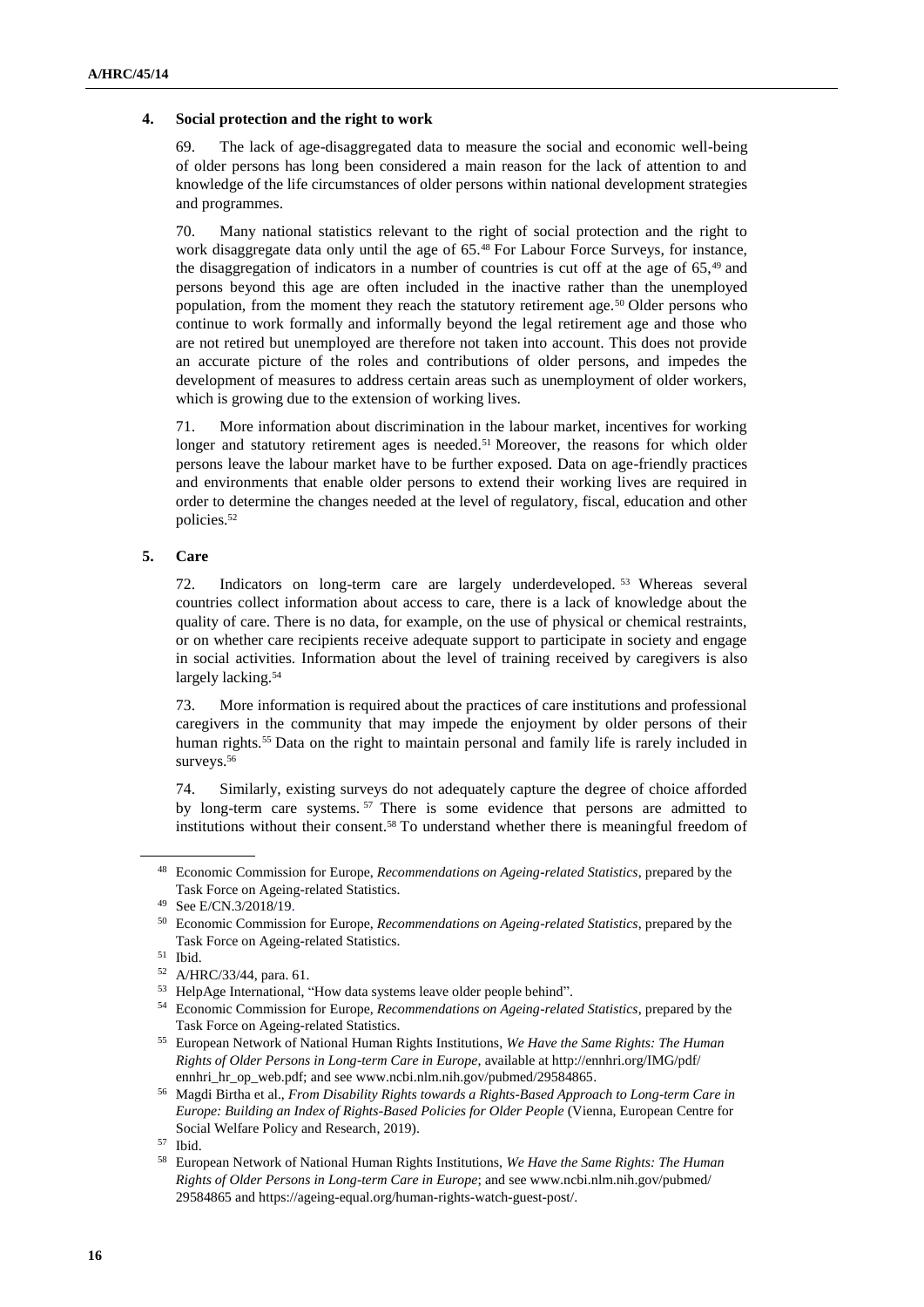choice, information is needed about whether legal entitlements to long-term care exist, and if so, what they actually cover. If public funding support, for instance, is only available for long-term care in institutional settings, this may affect the right to receive care at home. Further restrictions may simply result from the unavailability of services, such as the lack of care providers in rural areas, which de facto prevents older persons from exercising their freedom of choice when it comes to the type of care services.

75. The significant role of informal caregivers is not reflected effectively in existing surveys. Also, indicators do not measure the level of support, if any, available to informal caregivers, such as financial compensation, respite care, or accumulation of social protection rights. These aspects need to be further developed.

76. As regards aspects of health, surveys using age cut-offs in data collection lead to incomplete information and analysis on the situation of older persons, regarding health risks and other barriers to their right to health. This could also lead to discriminatory health spending. A separate module of demographic and health surveys for older persons would be required in this regard.

77. Another topic that has received limited attention is palliative care. There is no global standard definition of palliative care, and it is unclear whether relevant statistics in this area are being collected systematically.<sup>59</sup> The adverse effect of mental health conditions, such as depression, in the growing suicide rates among persons aged 75 and over also needs to be further substantiated.<sup>60</sup>

78. Another area of concern is the lack of data on the effect of medicines on older persons, as they are often excluded from clinical research and studies, $61$  potentially leading to inappropriate medication and drug prescription, which is a major risk factor for geriatric patients.<sup>62</sup> Systematic collection of data is essential given that older persons have different patterns of disease presentation than younger adults, respond to treatments and therapies in different ways, and frequently have complex social needs that are related to their chronic medical conditions.

### **IV. Conclusions and recommendations**

79. **Currently, there is a serious gap in the data available to capture the lived realities of older persons, including in terms of enjoyment of human rights. This lack of significant data and information on older persons is, in itself, an alarming sign of exclusion and renders meaningful policymaking and normative action practically impossible. Overcoming these impediments to the realization of the rights of older persons requires a fundamental conceptual shift in method and process that takes into account the entanglement of digital and analogue realities, or the so-called digitality.**

80. **Data is significant for the realization of human rights. It is necessary in order to provide evidence of the extent of the challenges faced by older persons and of the policy and legislative needs. Data collection is crucial to create visibility and build an evidence base about human rights impediments for older persons and potential responses, to dispel stereotypes that feed ageism, stigma and discrimination, and to aid policymakers and advocates in the formulation of measures regarding antidiscrimination action, socioeconomic inclusion, and access to health and care.**

81. **There is a need to set standards and reporting requirements for data gathering, in order to improve the existing data ecosystem and as an important impetus for statistical offices to gather more data on older persons.**

<sup>59</sup> Economic Commission for Europe, *Recommendations on Ageing-related Statistics*, prepared by the Task Force on Ageing-related Statistics.

<sup>60</sup> A/67/188, para. 33.

<sup>61</sup> See www.age-platform.eu/sites/default/files/AGE\_letter\_to\_world\_data\_forum\_Jan2016.pdf.

<sup>62</sup> A/HRC/30/43/Add.2, para. 78.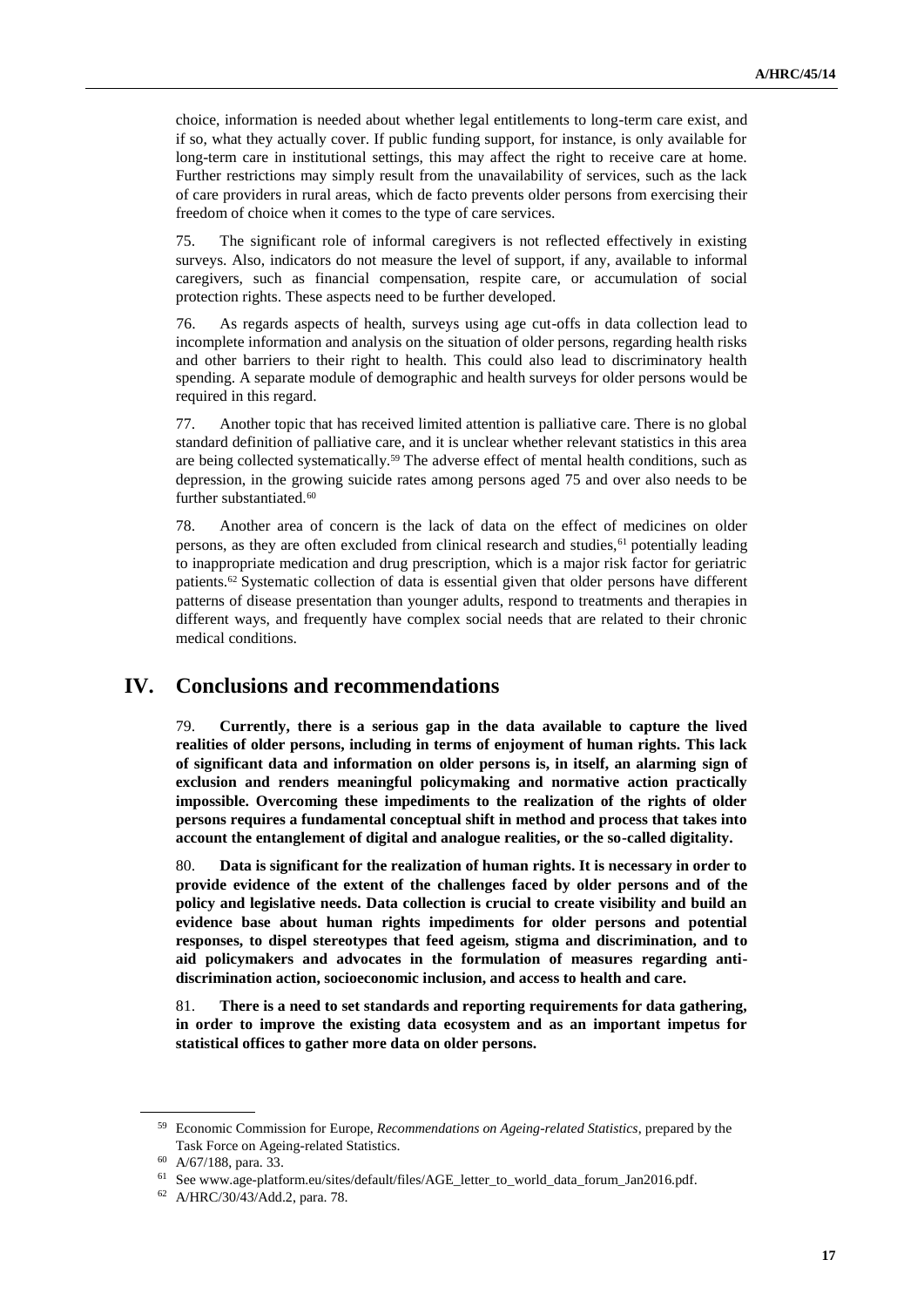82. **Understanding the nature of barriers is essential in order to define the measures that are required to address them. It is of fundamental importance to conduct baseline studies at the national level on the impediments to the enjoyment of all human rights by older persons – such as all forms of discrimination on the basis of age, individually and cumulatively; exclusion; poverty; and all forms of violence, abuse, maltreatment and neglect. Data sets need to be adapted and expanded, with common sets of definitions, concepts and standards, following a human rights-based approach, to allow for comparability and monitoring.**

83. **Data used in assessments needs to be disaggregated by age and other critical sociodemographic variables and to expose life-course specificities. Age cohorts need to reflect the heterogeneous nature of the older population to allow for a differentiation of older and very old persons, who have different needs and capacities. They have to be granular enough to make it possible to take into account the** *relativity of the notion of age***, depending on the context, given that age is a social construct, and that persons who have endured conditions of war, conflict and natural disaster cannot be regarded with the healthy ageing metrics of affluent societies.**

84. **There is a need for conceptual frameworks incorporating a life-course approach that are able to provide more comprehensive, comparable and nuanced data on older persons. This would also enable the tracking of systemic and institutionalized discrimination. The development of a global rights-based monitoring framework or index on the rights of older persons, using structure, process and outcome indicators, would be essential in this regard.**

85. **As a key human rights requirement, the involvement of older persons at all stages of data collection, analysis, use and reporting, including in the development of surveys, is crucial. There is increasing evidence of how citizen-generated data can help reveal the situation of marginalized groups, fill in data gaps and drive policy change. This would also contribute to changing societal assumptions and attitudes on old age and older persons, which is imperative given their significance for the framing of the ageing category as circumscribed for statistical purposes.**

86. **An important contribution would be the establishment of focal points at the national level, that allows for coordinated efforts to improve data collection, analysis and reporting on ageing and older persons, including by making better use of existing data.**

87. **To achieve statistical representativeness and permit disaggregation, existing surveys need to oversample older persons in the higher age groups or resort to alternate sampling and data-collection methods, such as targeted sampling or respondent-driven sampling, and possibly develop quotas for the inclusion of older persons in surveys. Metadata and paradata needs to be available, standardized and accessible, as relevant, across data collectors and data-collection instruments.**<sup>63</sup>

88. **Guidance is required on data linkage, including of official and unofficial data, and on the integration of traditional and non-traditional data-collection methods. This particularly applies to data from new technologies and their use in artificial intelligence and automated decision-making, in view of potential risks.**<sup>64</sup>

89. **Statistical offices, national human rights institutions and non-governmental organizations need to work together more closely. Collaboration can range from consultation on the development of surveys and on agenda-setting, to reviewing existing data to identify gaps, to participating in the training of statisticians so that** 

<sup>63</sup> OHCHR, "A human rights-based approach to data: leaving no one behind in the 2030 Agenda for Sustainable Development".

<sup>64</sup> Secretary-General of the United Nations, Policy Brief on the Impact of COVID-19 on Older Persons; Data Strategy of the Secretary-General for Action by Everyone, Everywhere, with Insight, Impact and Integrity, 2020–2022; OHCHR, "A human rights-based approach to data: leaving no one behind in the 2030 Agenda for Sustainable Development"; OHCHR, *Human Rights Indicators: A Guide to Measurement and Implementation* (HR/PUB/12/5); and General Assembly resolution 45/95, "Guidelines for the regulation of computerized personal data files".